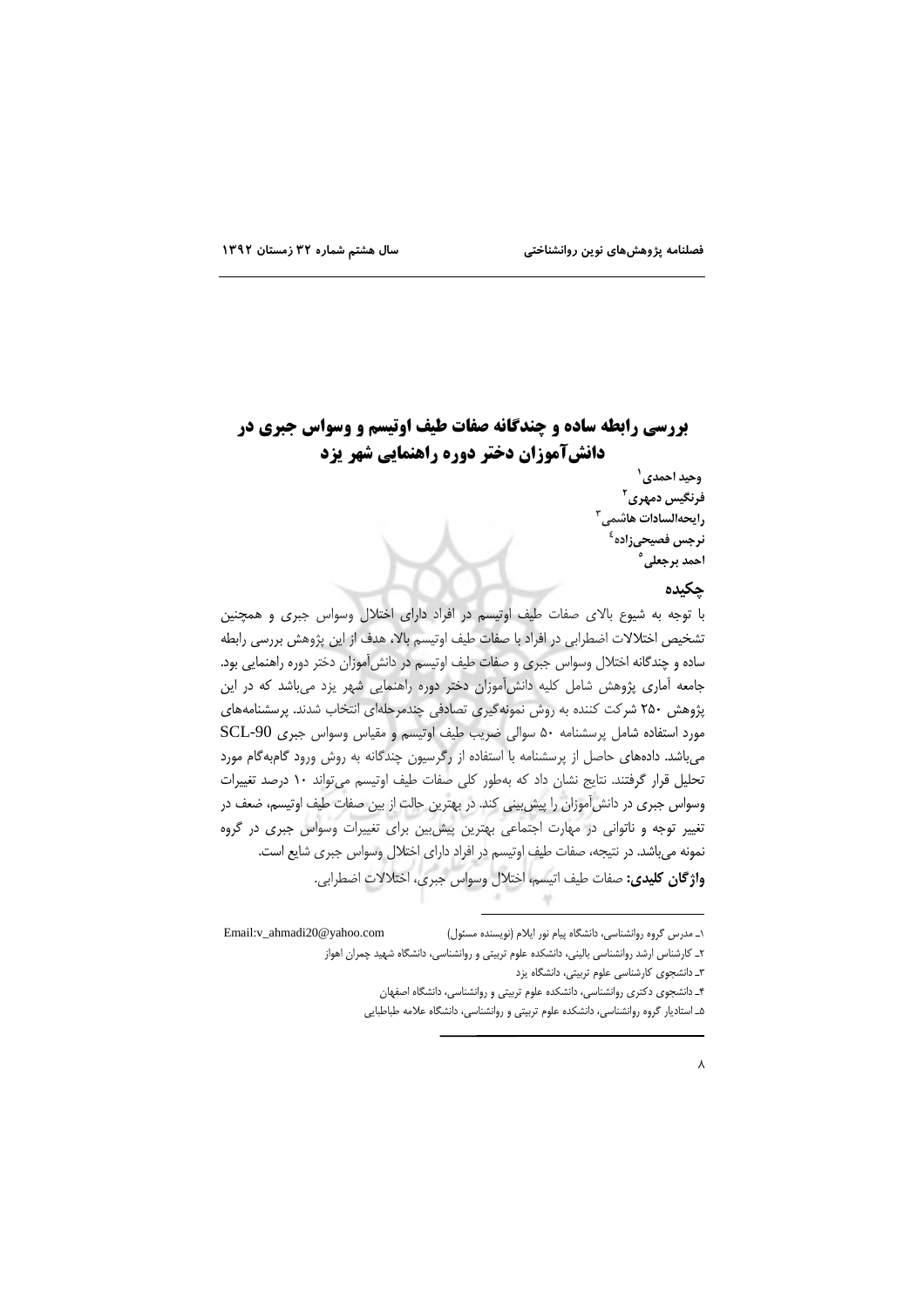#### مقدمه

اختلال وسواس جبری`، اختلال رایجی در بین کودکان و نوجوانان می،باشد (هیمن<sup>۲</sup> و همکاران، ۲۰۰۱) و اغلب به صورت مزمن خود را نشان می دهد (استوارت ؓ و همکاران، ۲۰۰۴). این اختلال در DSM-IV به عنوان یک اختلال اضطرابی شناخته می شود، از آن جائی که وسواس در ارتباط با اضطراب است و رفتارهای تکراری وسواسی، اضطراب را كاهش مي دهد. اما قابل توجه است كه در مورد طبقهبندى اختلال وسواس جبرى به عنوان یک اختلال اضطرابی تردیدهایی وجود دارد (بارتز و هولندر ٔ ۲۰۰۶). این تردید تا حدودی به علت جنبههای متفاوت پدیدارشناسی<sup>۵</sup> این اختلال میباشد. یکی از موارد واضح، وجود شکلهای ناهماهنگ این اختلال در بیماران دارای اختلال وسواس جبری می باشد (مک کی و همکاران ؒ، ۲۰۰۴). از این رو اصطلاح طیف اختلالات وسواس به .<br>عنوان یک مفهوم کلی به کار برده می شود تا شباهتهای بین اختلال وسواس جبری و اختلالات ديگر از حمله اختلال تصوير تن'، وسواس كندن مو<sup>^</sup>، اختلال تيك<sup>∿</sup> و اختلال اوتیسم ٔ ( را توضیح دهد (بارتز و هرلند، ۲۰۰۶). همپوشی بین اختلال وسواس جبری و اختلالات طیف اوتیسم موضوعی است، که این تردید در طبقهبندی اختلال وسواس جبری به عنوان اختلال اضطرابی را شدت بخشیده است. بسیاری از بیماران با اختلال وسواس جبری با رفتارهای تکراری مشابه آنچه به عنوان صفات طیف اوتیسم<sup>۱۱</sup> در اختلالات طیف اوتیسم<sup>۱۲</sup> توصیف شده است، را نشان می دهند. بسیاری از بیماران با اختلال وسواس جبري، وسواس هايي در زمينه نظم و ترتيب در زندگي روزمره يا همان احساس درست و دقیق، ماننـد آنـجه در افراد دارای اختلالات طیف اوتیسم مشاهده میشود، را نشان میدهند (ایوارسون و والدرهانگ<sup>۳</sup>'، ۲۰۰۶).

1- obsessive compulsive disorder

- 3- Stewart
- 5- phenomenological
- 7- body image disturbances
- $9 t$ ic
- 11- Autistic Spectrum Traits (AST)
- 13- Ivarsson & Valderhaug
- 2- Heyman
- 4- Bartez & Hollander 6- McKay
- 8- trichotillomania
- 10-autism
- 12- Autism spectrum traits (ASD)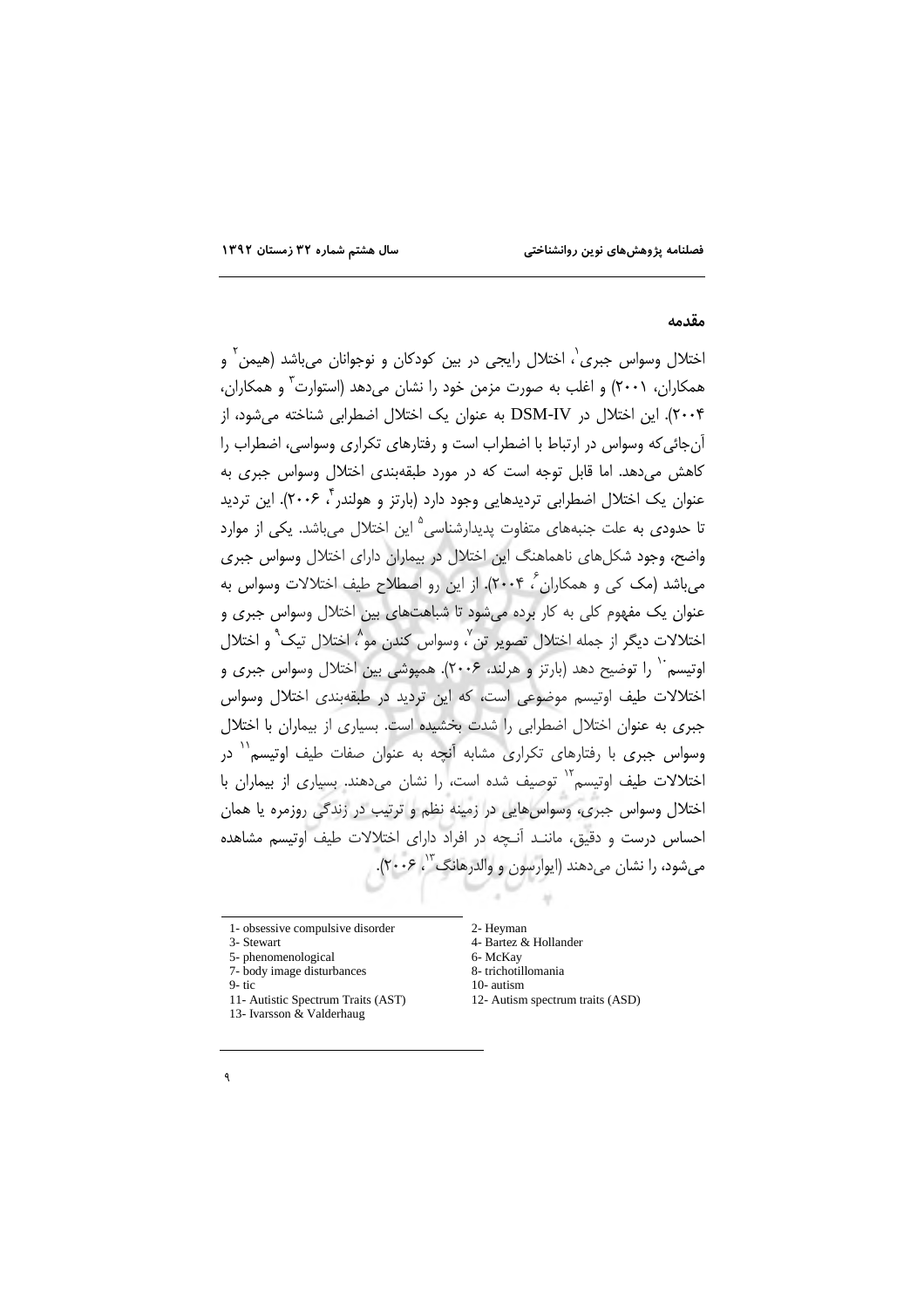اختلال اوتیسم یکی از اختلالات فراگیر رشد<sup>٬</sup> است، برطبق پژوهشهای صورت گرفته در زمینه سبب شناسی اختلال اوتیسم و بررسی نشانههای خفیف اختلال اوتیسم در افرادی که اختلال آسیرگر دارند، یا افرادی که با برچسب اختلالات دیگر چون افسردگی و اختلالات اضطرابی مشخص می شوند، اختلالات طیف اوتیسم به جای اختلال اوتیسم مطرح گردید. که در این طیف، اختلال اوتیسم، اختلال آسپرگر<sup>۲</sup>، اختلال نافذ رشد که بهگونهای دیگر مشخص نشده است و جمعیت بهنجار قرار میگیرند (بارون– کوهن، ویلرایت، اسکینر، مارتین و کلابلی، ۲۰۰۱). اختلالات طیف اوتیسم تقریباً بر روی ۶ در ۱۰۰۰ نفر سرتاسر جهان تاثیر میگذارد (شایرمن ٌ، ۲۰۰۷) و با تخریب سه گانه در تعاملات اجتماعی، ارتباطات نابهنجار و رفتارها و علاقههای کلیشهای و محدود مشخص می شود (انجمن روانیزشکی آمریکا ۲۰۰۰). بارون—کوهن و همکاران (۲۰۰۱) بر اساس فرضیه مدل طیف اوتیسم، ۵ صفت از تصفات طیف اوتیسم" را، نقص در مهارت اجتماعي ؓ، نبود تغيير توجه ؒ، توجه زياد به جزئيات ؒ، نقص در ارتباط ؓ و تخيل-پردازی اندک ٌ، پیشنهاد کردند. با توجه به دارا بودن این صفات و شدت آن، جایگاه فرد در این طیف مشخص می شود. صفات طیف اوتیسم در جمعیت عمومی دارای توزیع نرمال است، به این معنا که افراد در تمام گروههای سنی می توانند این صفات را از سطحي خفيف (بدون تشخيص باليني) تا شديد (تشخيص اختلال اوتيسم) داشته باشند و آن را در سطح زیرآستانهای آشکار سازند. نتایج پژوهش های مختلف نشان می دهند که افراد با صفات طيف اوتيسم عموماً با اختلالات اضطرابي و افسردگي شناخته مي شودند (گازدین ``، ۲۰۰۵؛ کتلارس و همکاران``، ۲۰۰۸؛ روزبروک و ویتینگام ``. ۲۰۱۰). صفات طيف اوتيسم در كودكان و نوجوانان مي تواند به صورت تعاملات اجتماعي ضعيف باشد. به این صورت که آنها تماس چشمی<sup>۱۲</sup> برقرار نمی کنند. در تعبیر و تفسیر افـکار و احساسات

- 3- Shtayermman 5- Social skill
- 7- Attention to details
- 9- Imaginary
- 11- Ketelaars
- 13- Eve contact
- 2- Asperger
- 4- American Psychiatric Association [APA]
- 6- Attention switching
- 8- communication
- 10- Gaziuddin
- 12- Rozbrook & Whittingham

<sup>1-</sup> pervasive developmental disorder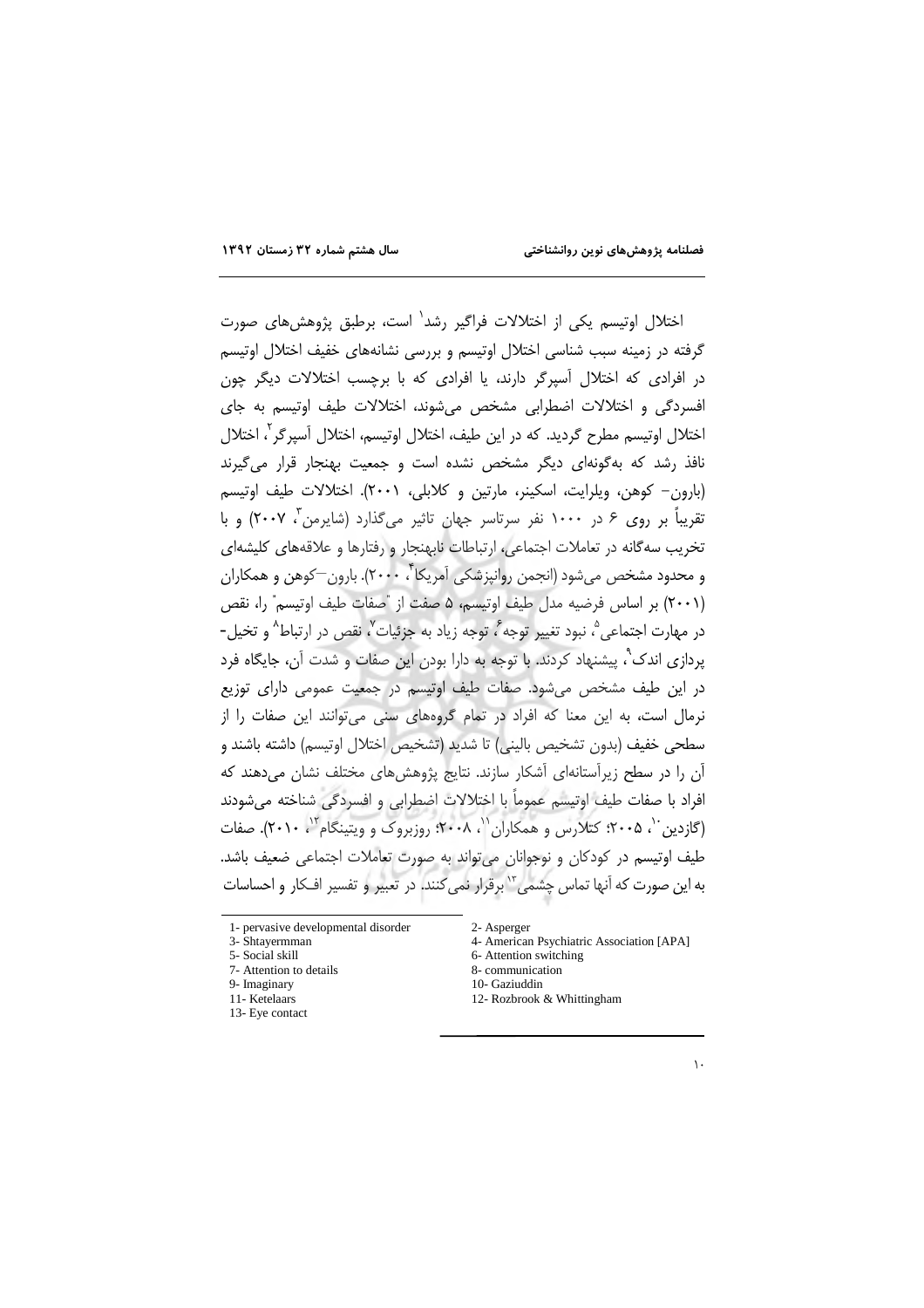احساسات دیگران ناتوانند. در کودکی بیشتر دچار انزوا، گوشهنشینی و تقلید کمتر هستند. نقص در مهارتهای ارتباطی آنها می تواند به این صورت باشد که با وجود خزانه لغات مناسب، در بیان جملات معنادار مشکل دارند (ساینت–جورگز و همکاران ۲۰۱۰). از صفات شناختی اوتیسم در افراد، می توان به اختلال توجه، کنش هوشی ضعیف یا در بعضی زمینهها خیلی قوی و نقص در حافظه اشاره کرد. مهمترین عرصههای مشکل آفرین در نوجوانان و بزرگسالان دارای "صفات طیف اوتیسم" می تواند در ایجاد روابط اجتماعی، ارتباط برقرار کردن و قوهی تخیل پردازی باشد. نوجوانی که با این مشکل روبرو می شود، کار گروهی برایش سخت است، از این جهت باعث پرخاشگری و رفتار ناشایست او می شود. او نمی خواهد بی|دب یا گستاخ باشد فقط ترجیح میدهد که از چنین موقعیتهایی جلوگیری کند و ممکن است رفتارهای غیرعادی در چنین موقعیتهایی از خود نشان دهـد. این بی تمایلی به ایـجاد رابطه با دیگران بهطور عمده بر توسـعه مهارتهای اجتماعی فرد اثر می گذارد و احتمالاً منجر به فقدان روابط دوستانه با دیگران میشود. برای نوجوانان روابط دوستانه معمولاً از اهمیت زیادی برخوردار است، پس تفاوت این افراد با افراد بهنجار دارای صفات طیف اوتیسم در سطح پایین باعث می شود كه أنها افرادي گوشهگير، عجيب يا بي تفاوت به نظر برسند و نوجوانان ديگر احتمالاً از تماس با آنان خودداری کنند و یا با ناراحتی با آنها رابطه برقرار کنند. در نتیجه نوجوان از نظر اجتماعی منزوی می شود و روابط بعدی اش با جامعه بعید به نظر می رسد (وال ً، نامشخص، ترجمه جهانيان و افلاكيان، ١٣٨٨). به عبارتي، وجود صفات طيف اوتيسم در سطوح بالا می تواند مشکلاتی را در پیش داشته باشد، همان طور که نتایج تحقیقات تأييدكننده آن هستند. بريما جلامع علوم اتياني

اختلالات طیف اوتیسم یک اختلال همراه با اختلالات وسواس جبری در بیماران دارای اختلال و جمعیت بزرگسال که در سطوح خفیفتر علائمی از وسواس را نشان مے دھند، مے باشد (لاسال و هــمکاران ، ۲۰۰۴). همچنین در اعضای خانواده افــراد دارای

 $2 -$  Wall

<sup>1-</sup> Saint-Georges 3-Lasalle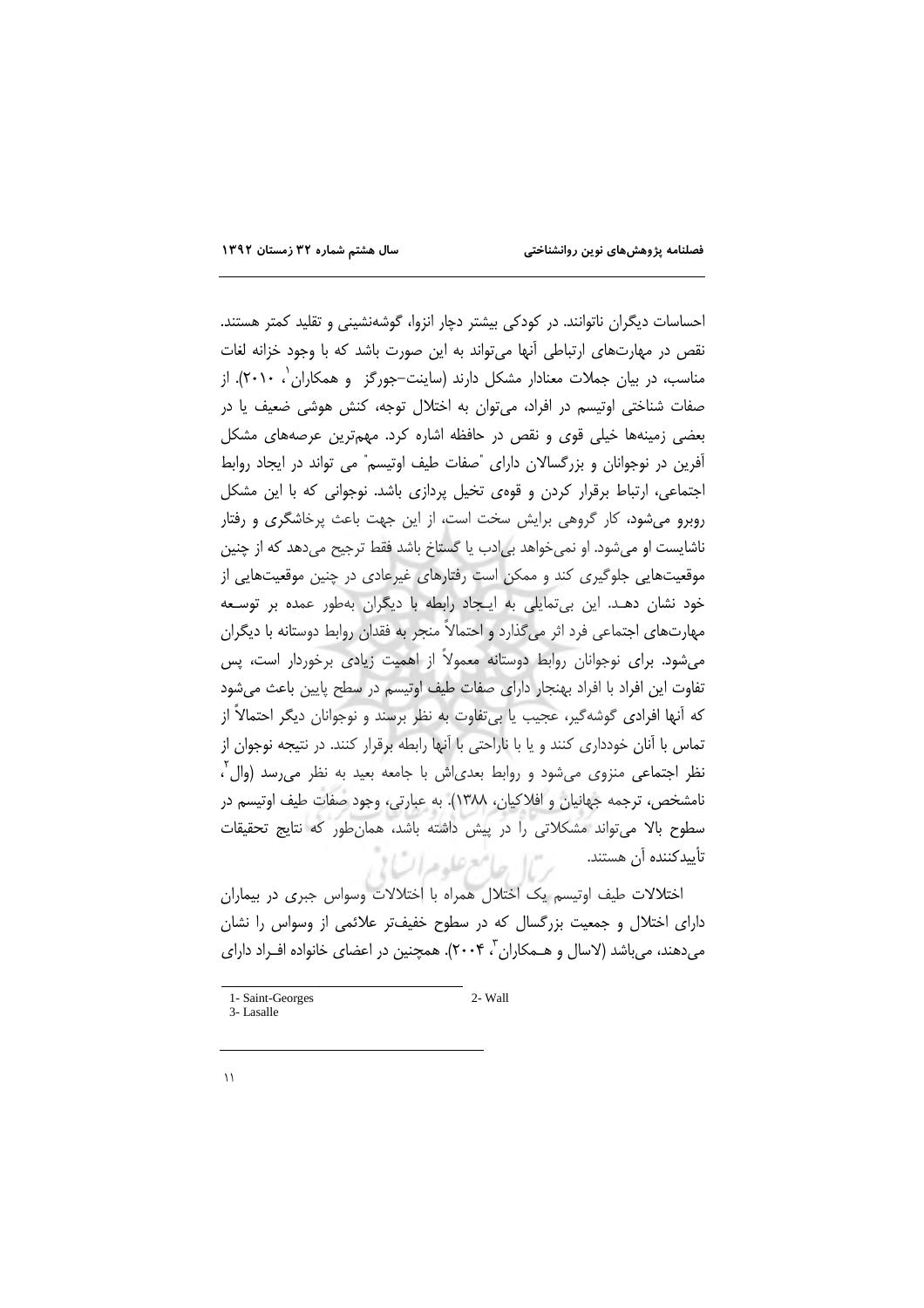اختلالات طیف اوتیسم، صفات شخصیتی وسواسی مشاهده می شود که به ارتباط بین ابن دو اختلال تأکید می کند (ویلیام، هیگین و پرایان`، ۲۰۰۶). بحروث در پژوهش خود گروه فرعی از بیماران بزرگسال دارای اختلال وسواس جبری را مورد بررسی قرار داد و در آنها مهارتهای اجتماعی و برقراری ارتباط ضعیف را گزارش کرد (بجروث، نیلندر و لیندسترم ، (۲۰۰). مشابه یافتههای بحروث، در مطالعهای دیگر که ویژگر های رفتاری افراد دارای اختلال وسواس جبری مطالعه شد، سطوح پایینی از فعالیت و اجتماع پذیری و سطوح بالایی از خجالت و کمرویی در آنها مشاهده شد (بارتز و هولندر، ۲۰۰۶). مورگان، روی و چنس آ (۲۰۰۳) علایم روانیزشکی همراه چون وسواس، افسردگی و اضطراب را در جمعیت دارای صفات طیف اوتیسم ۴۱ تا ۸۱ درصد گزارش کردند. از سوی دیگر، وجود اختلالات طیف اوتیسم، به خصوص سندرم اسپرگر، در نمونههایی از افراد با اختلال وسواس جبری، به خوبی نشان داده شده است. شواهد بیانگر این مطلب هستند که بین ۳ تا ۷ درصد افراد با تشخیص اختلال وسواس جبری، تشخیص آسپرگر نیز دریافت میکنند (چاسن ۲۰۱۱، ۲). در پژوهشی که بر روی ۱۰۹ کودک دارای اختلال وسواس جبری صورت گرفت، نشان داده شد که صفات طیف اوتیسم در بین این بیماران عمومیت دارد و بیمارانی که دارای اختلال همراه، تیک یا اختلال بیش فعالی-کمبود توجه بودند، صفات طیف اوتیسم را در سطوح بالاتری داشتند (ایوارسون و ملین ؓ، ۲۰۰۹). ان هولت ً و همکاران (۲۰۱۰) گزارش کردند که ۱۰۹ نفر از افراد با اختلال وسواس جبری (نمونه آزمایشی)، بهطور مشخص، نقایصی در مهارتهای اجتماعی (از صفات طيف اوتيسم) داشتند. اين گروه از افراد از توجه زياد به جزئيات و نقص در توانايي تغییر توجه رنج می بردند. همچنین چاسن و همکاران (۲۰۱۱) در یک مطالعه مروری که انجام دادند، این گونه گزارش کردند که، شیوع اختلال وسواس جبری، تیک و اختلالات خلقی در اعضاء خانواده فرد اوتیستیک، بالا است و این نتیجه می تواند حاکی از رابطه ژنــتيکي بين دو اختلال باشــد و از نظر فنوتييي اين دو اختلال در خجالتي بودن، علائــم

2- Bejerot, Nylander, & Lindstrom 4- Chassen 6- Anholt

<sup>1-</sup> William, Higgin & Brayan

<sup>3-</sup> Morgan, Roy, & Chance

<sup>5-</sup> Ivarsson & Melin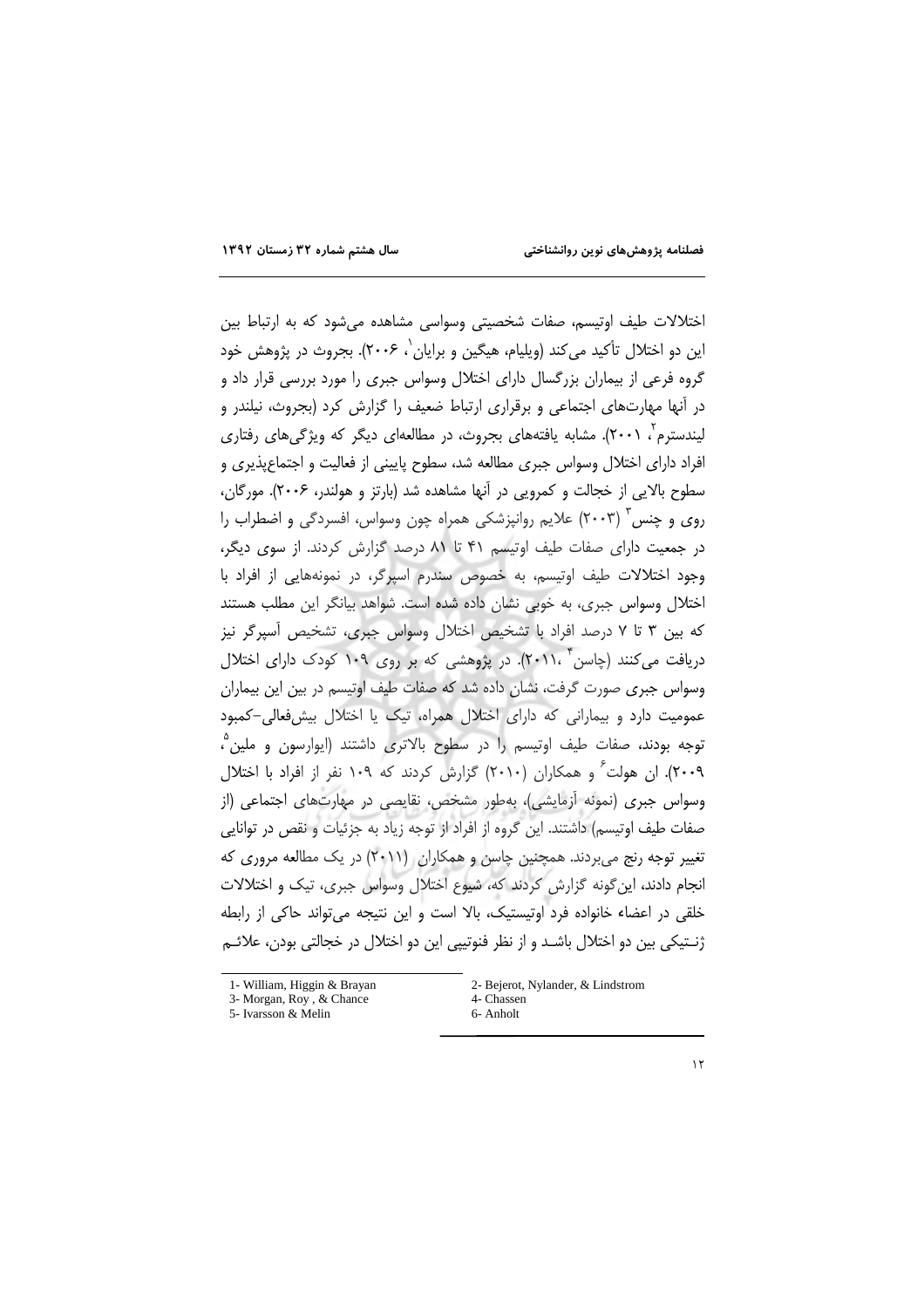اضطراب اجتماعی همراه با نقص در باز شناخت چهره و هیجان، شباهتهایی دارند.

در اینجا یک مشکل اصلی در تفسیر وجود صفات طیف اوتیسم در اختلال وسواس جبری وجود دارد. هنگامی که صفات طیف اوتیسم در سطح بالاتر از آستانه قرار بگیرند، آيا به عنوان اختلال همراه با اختلال وسواس جبري در نظر گرفته مي شوند؟ يا واقعا هر دو، یک اختلال با توزیعی از علائم متفاوت میباشد. اما نکته اساسی، توجه به وجود صفات طیف اوتیسم در سطح پائین تر از آستانه در اخـتلالات دیگر مــی باشد. به نظر می رسد که افراد در تمام سنین با وجود داشتن "صفات طیف اوتیسم" بدون شناسایی و كمك متخصصان در معرض أسيب شناسي اختلالات ديگر قرار مي گيرند. افزايش دانش در حيطه واقعيتها و ويژگيهاي شخصيتي افرادي كه در "طيف اختلالات اوتيسم" قرار دارند، و در مورد شرایط و ویژگیهای همراه که باعث حفظ و گسترش "صفات طیف اوتیسم" در طول زندگی میشود از اهمیت بسیاری برخوردار است که در این پژوهش دنبال می شود. با توجه به اطلاعات در دسترس در ایران پژوهشی در این زمینه بر روی گروه دانشآموزان دوره راهنمایی صورت نگرفته است. هدف از این پژوهش بررسی رابطه بین وسواس جبری و صفات طیف اوتیسم در نوجوانان بهنجار میباشد. فرض اصلي اين پـژوهش اين است كه صفات طيف اوتيسم در نوجوانان دخـتر مـي تواند پیش بینی برای اختلال وسواس جبری در آنها باشد.

> شيث كايفلد مراتباني ومطالعات , وش

جامعه آماری پژوهش حاضر را کلیه دانش آموزان دختر مقطع راهنمایی شهر یزد که در نیم سال تحصیلی ۹۱-۹۰ مشغول به تحصیل بودند، تشکیل می دهند. از این میان ۲۵۰ دانشآموز به روش تصادفی چندمرحلهای به عنوان نمونه در پژوهش شرکت داده شدند. به این صورت که ابتدا از ۲ ناحیه آموزش و پرورش شهر یزد از هر ناحیه بهطور تصادفی ۳ مدرسه انتخاب گردید سیس کلاس هایی به طور تصادفی از هر مدرسه انتخاب و پرسشنامهها در بین آنها توزیع گردید. میانگین سنی آنها ۱۵/۲۸ بود. طرح پژوهش حاضر توصیفی و از نوع همبستگی است. روش اجرای پژوهش به این صورت بود که از طریق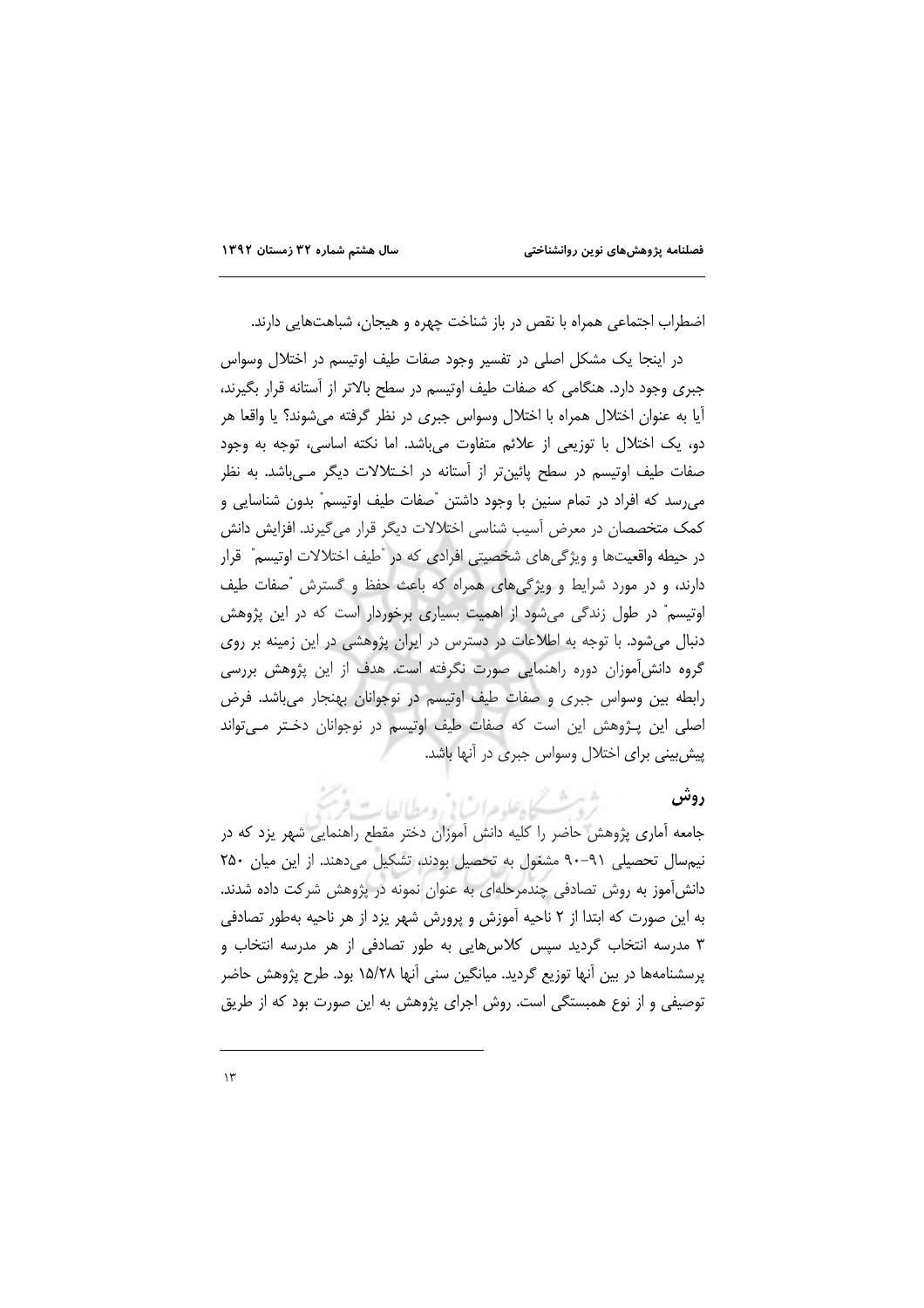هماهنگی با مسئولان مدارس بیرون اًمده از قرعه و مجوز اجرای پژوهش توانستیم پرسشنامهها را بین کلاسهای انتخابی توزیع کنیم.

ابزارهای تحقیق: در این بخش ابزارهای مورد استفاده معرفی میشود.

پرسشنامه ضریب طیف اوتیسم (AQ): این پرسشنامه اولین بار توسط بارون–کوهن و همکاران` (۲۰۰۱) طراحی شد و شامل ۵۰ سؤال است. ۵ حوزه مطرح شده برای صفات طيف اوتيسم، شامل: مهارت اجتماعي، تغيير توجه، ارتباط، توجه به جزئيات و خيالپردازي را می سنجد. هر یک از این حوزهها با ۱۰ سؤال پوشش داده می شود. طیف نمره گذاری در این پرسشنامه به این صورت است که نمره صفر تا ۱۰، دارای صفات طیف اوتیسم کم، نمره ١١ تا ٢٢ صفات طيف اوتيسم متوسط، نمره ٢٣ تا ٣١ داراى صفات طيف اوتيسم بالاتر از متوسط، نمره ٣٢ تا ٥٠ دارا صفات طيف اوتيسم در سطحى بسيار بالا (اكثر افراد مبتلا به اوتیسم خفیف یا سندرم آسیرگر بالای ۳۵ می[ورند) و نمره ۵۰ دارای حداکثر صفات طيف اوتيسم مي باشد (بارون-كوهن، ٢٠٠٨، ترجمه گنجي، ١٣٨٨). پايايي پرسشنامه ضریب طیف اوتیسم در نمونههای خارجی و داخلی بررسی شده است. همسانی درونی آیتم های بدست آمده در نمونه خارج از کشور به این صورت گزارش شده است: ارتباط (۱۶۵)، مهارت اجتماعی (۱۷۷)، تخیل پردازی (۱۶۵)، توجه به جزئیات (۱۶۳) و تغییر توجه (۰/۶۷) (بارون-کوهن و همکاران، ۲۰۰۱). در ایران (نجاتی صفا، کاظمی و علاقبند راد، ۱۳۸۲) برای مطالعه پایایی آزمون- بازآزمون ابزار، پرسشنامه در دو نوبت و به فاصله سه هفته روی یک نمونه ۵۰ نفری از دانشجویان دوره دکترا مورد ارزیابی قرار گرفت و میزان پایایی آزمون-بازآزمون بر اساس ضریب همبستگی پیرسون محاسبه گردید (۲۸۲+=۲، ۵+۰-P). همسانی درونی سؤالهای مربوط به حوزههای مختلف پرسشنامه با یکدیگر و با نمره کل پرسشنامه ارزیابی شد. میزان آلفای کرونباخ برای همسانی درونی کل ایتم ها با یکدیگر ۰/۷۶ و با نمره کل ۰/۷۹ به دست آمد (نجاتی صفا و هـمکاران ۱۳۸۲). در مـطالعه بارون کوهن و هـمکاران (۲۰۰۱) روایـی پرسشنامه

<sup>1-</sup> Wheelwright, Skinner, Martin, & Clubley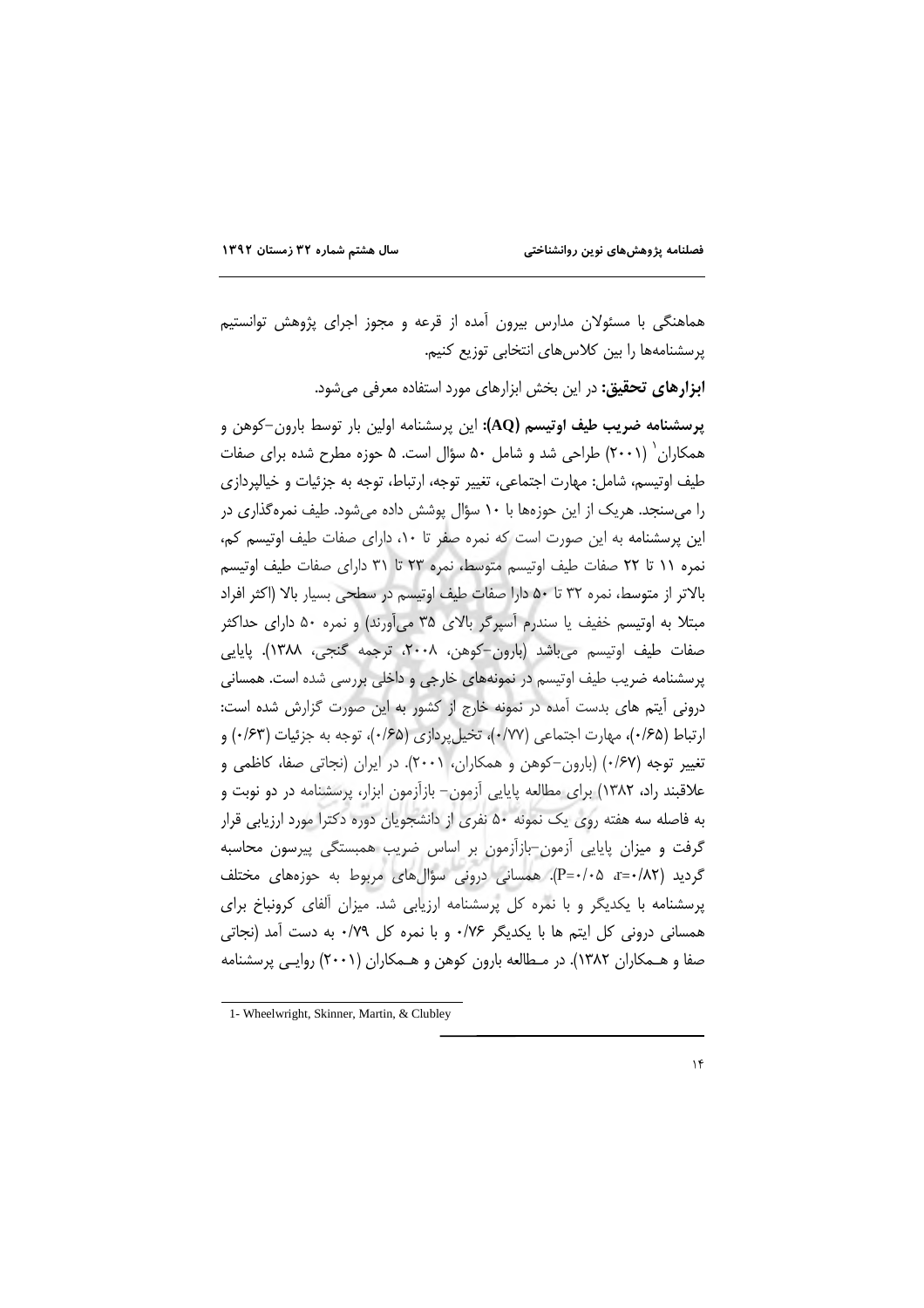بررسی شد که از این نظر دارای نیمرخ قابل قبولی بود. در پژوهش بارون–کوهن و همکاران (۲۰۰۱) برای بررسی روایی پرسشنامه ضریب طیف اوتیسم در گروه دانشجویان دانشگاه، افرادی که نمره آنها بالاتر از ۳۲ بود، جدا شدند و برای انجام مصاحبه روانپزشکی دعوت شدند، ۱۱ نفر از آنها برای مصاحبه موافقت کردند. بر اساس ملاکهای اختلال اوتبسم در DSM-IV مصاحبه صورت گرفت. نتایج نشان داد که ۷ نفر از آنها ملاکهای اختلال اوتیسم با عملکرد بالا و آسپرگر را دارا بودند و این حاکی از روایی قابل قبول این پرسشنامه بود. در پژوهش داودی، دمهری و زرگر (۱۳۹۰) روایی پرسشنامه مورد بازبینی قرار گرفت که در آن همبستگی نمره کل ضریب طیف اوتیسم با نمره کل پرسشنامه محقق ساخته برابر با r=٠/۴۵ وr−٠/٠٢ بود که نشان از روایی قابل قبول این پرسشنامه است. پرسشنامه صفات طیف اوتیسم در سال ۲۰۰۶ توسط بارون-کوهن، هوکسترا، نیک میر و ویلرایت برای نوجوانان در گروه سنی (۹ تا ۱۶ سال) مورد بازبینی قرار داده شد. نتایج نشان داد که که این پرسشنامه می تواند نوجوانان با اختلال آسپرگر، اختلال اوتیسم با کارکرد بالا را نسبت به گروه کنترل متمایز کند. اکثریت نوجوانان با اختلال آسپرگر و اختلال اوتیسم با کارکرد بالا، نمره بالاتر از ۳۲ (نقطه برش) نسبت به گروه کنترل بدست آورند. نتایج نشان داد که این پرسشنامه از روایی سازه خوبی برخوردار می باشد و اعتبار بسیار خوب آزمون-باز آزمون دارد. نکته قابل توجه در این پژوهش این است، که تفاوتهای معناداری در گروههای سنی از نظر نمره صفات اوتیستیک در گـروهها وجود نداشت. به این معنا که آنچه توسط این آزمون سنجیده می شود با افزایش سن تغییر زیادی نمی کند و سوالات این آزمون محدود به گروه سنی خاصی نیست. این آزمون اگرچه وسیله تشخیصی نمی باشد اما جایگاه فردی با هوش بهنجار را در طیف صفات اوتیسم نشان میدهد (بارون کوهن هوکسترا، نیک میر، وبلرايت'، ۲۰۰۶).

چک لیست نشانههای اختلالات روانی: چک لیست نشانـههای اختلالهای روانی یکی از

<sup>1-</sup> Hoekstra, Knicmeyer & Wheelwright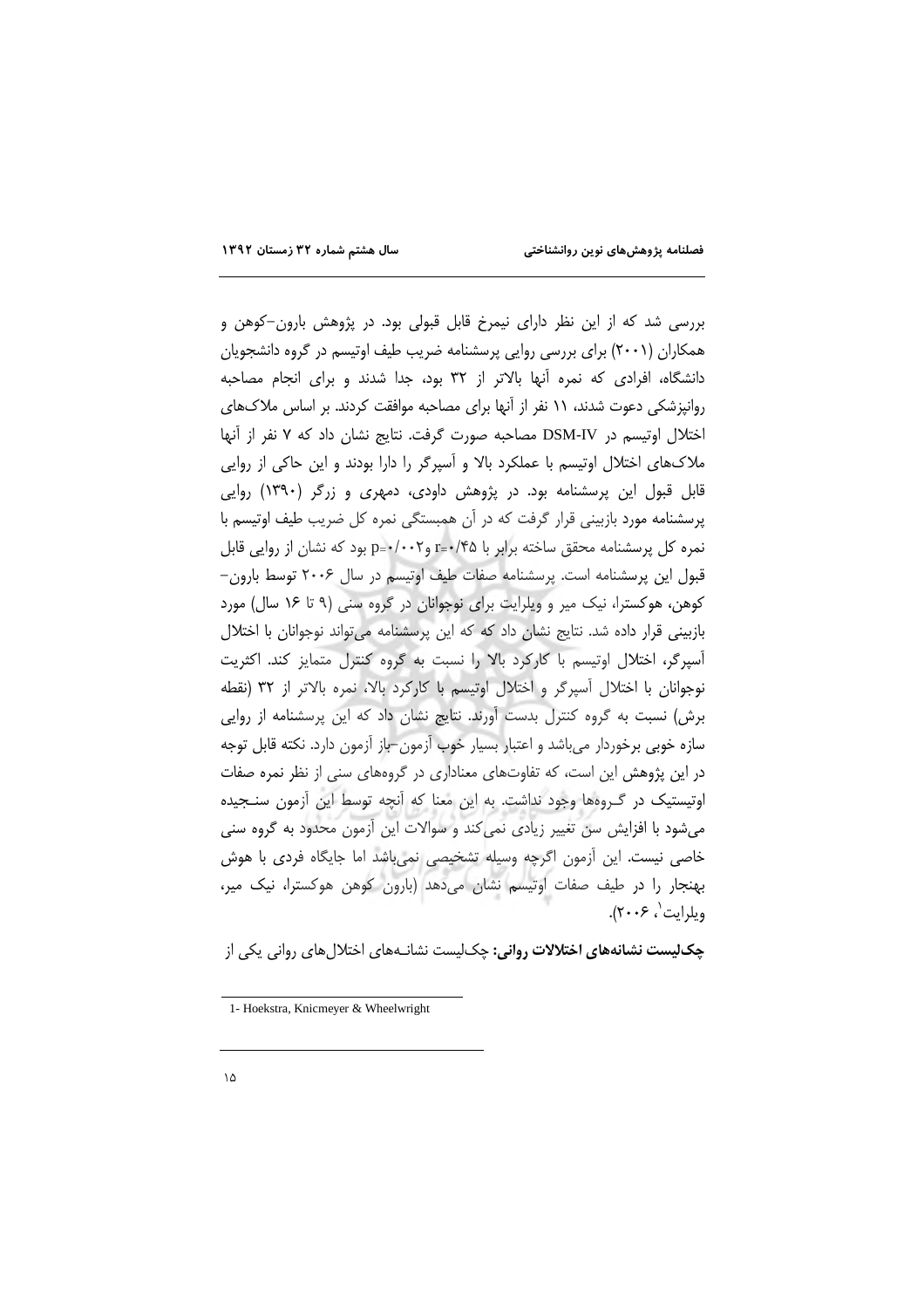پر استفادهترین ابزار تشخیصی میباشد. شامل ۹۰ سوال برای ارزشیابی علائم روانی است و به وسیله مراجع گزارش می شود و اولین بار برای نشان دادن جنبههای روانشناختی بیماران جسمی و روانی طرحریزی گردید. این آزمون توسط دروگاتیس، لییمن و کاوی ٰدر سال ۱۹۷۳ معرفی شد و بر اساس تجربیات بالینی و تجزیه و تحلیلهای روان سنجی، مورد تجدید نظر قرار گرفت و فرم نهایی آن در سال ۱۹۷۶ تهیه گردید. هر یک از سوالِهای آزمون از یک طیف ۵ درجه ای میزان ناراحتی، که از نمره صفر "هیچ" تا چهار "بشدت" می باشد، تشکیل می دهد. نمرههای به دست آمده از این آزمون بیانگر ۹ بعد از نشانه های بیماری و ۳ شاخص کلی است. در این پژوهش برای سنجش وسواس جبری در گروه نمونه از سوالات بعد وسواس جبری که شامل ١٠ سوال است، استفاده شد. تمرکز ملاک وسواس جبری بر افکار، تکانهها و اعمالی است که خود فرد آنها را به ناچار به گونهای غیر قابل مقاومت تجربه نموده و ماهیتی بیگانه با خود و ناخواسته دارند. دروگاتیس، ریکلز و راک<sup>۲</sup> (۱۹۷۶) اعتبار درونی این پرسشنامه را با استفاده از ضریب آلفا رضایت بخش گزارش کردهاند. بیشترین ضریب همبستگی برای افسردگی ۰/۹۵ كمترين آن براي روان گسستگي ٠/٧٧ به دست آمد. در محاسبه اعتبار به شيوه بازآزمایی در مورد ۹۴ بیمار روانی ناهمگون پس از یک هفته از اجرای اول، ضرایب همبستگی بین ۰/۷۸ تا ۰/۹۰ به دست آمد. در مورد روایی پرسشنامه، پژوهش های مختلف، بیشترین همبستگی برای بعد افسردگی ۰/۷۳ و کمترین آن را برای بعد ترس های مرضی ۰/۳۶ گزارش کردند (دروگاتیس و کلیری ، ۱۹۷۹). به علاوه ضرایب همسانی درونی در مورد بیماران سرپایی در دامنه ۰/۷۹ برای افکار پارانوئیدی تا ۰/۹۰ برای افسردگی به دست آمد. همچنین ضریب همسانی درونی در مورد افراد با نشانههای بالینی، در دامنه ۰/۷۷ برای روان گسستگی تا ۰/۹۰ برای افسردگی به دست آمد (دروگاتیس و ساویتز، ۱۹۹۹). در ایران نیز نتایج پژوهش مدبرنیا و همکاران (۱۳۸۴) حاکی از آن است که بین ۹ بعد SCL-90 و مـقیاس های MMPI همبستگی مـعناداری

<sup>1-</sup> Derogatis, Lipman, & Covi

<sup>2-</sup> Rickels, Rock

<sup>3-</sup> Cleary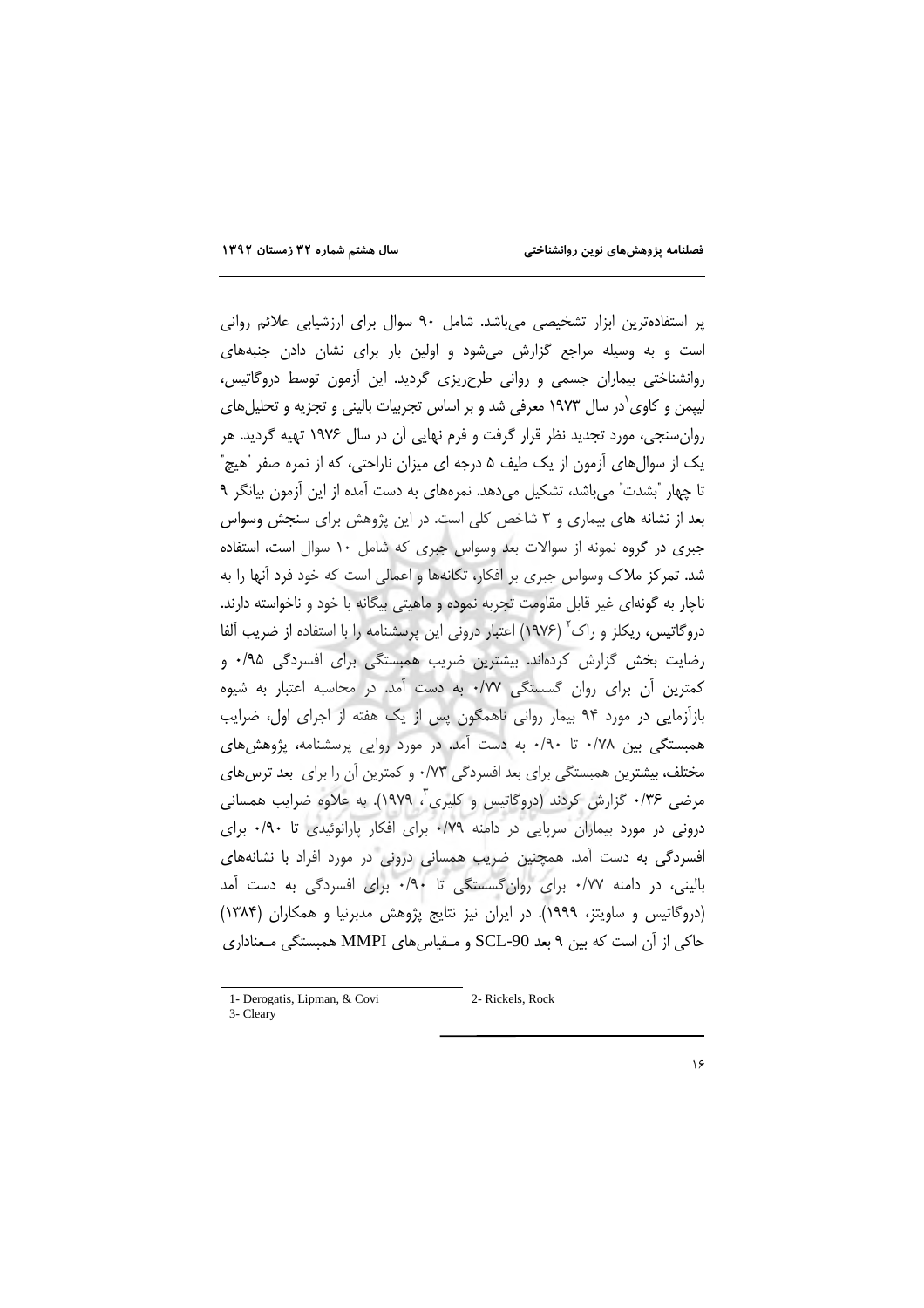MMPI مشاهده شده است كه بيشترين أن بين اضطراب و افسردگى SCL-90 با نورآستنی، ۰/۵۹ و وسواس و روان گسستگی SCL-90 با اسکیزوفرنی MMPI، ۰/۵۹ بوده است. اسماعیلی (۱۳۷۶) در هنجاریابی این ازمون در گروه دانشجویان، ضریب الفای کرونباخ مربوط به بعد وسواس جبری را ۰/۷۸ گزارش کرد. نتایج پژوهشهای میرزایی (۱۳۵۹) و رضایور (۱۳۷۶) حاکی از روایی هم زمان و اعتبار به روش بازآزمایی مناسب این ابزار در جمعیت ایرانی است. حساسیت این ابزار در پژوهش بهادرخان، ۰/۹۰ گزارش شده است. در پژوهش اسماعیلی (۱۳۷۶) نیز، بررسی روایی سازه این ابزار با استفاده از روش تحلیل عاملی تائیدی و اکتشافی، حاکی از آن است که این ابزار، در مجموع از روایی سازه خوبی در جمعیت ایرانی برخوردار است.

نتايج

الف. يافتههاي توصيفي

جدول ۱ میانگین و انحراف استاندارد نمرههای آزمودنیها را در متغیرهای پژوهش نشان مىدھد.

جدول (١) میانگین، انحراف استاندارد، کمترین و بیشترین نمره اَزمودنیها در متغیرهای مورد مطالعه

| وسواس<br>جبري | نمره کل<br>صفات<br>اوتيسم | توحه<br>زیاد به<br>جزئيات | قدرت<br>تخيل<br>پردازی | ارتباط        | مهارت<br>اجتماعى    | تغيير<br>توحه | متغيرها              |
|---------------|---------------------------|---------------------------|------------------------|---------------|---------------------|---------------|----------------------|
| YY/YY         | $Y1/\Lambda Y$            | $\Delta/\Delta f$         | $\tau/\tau\tau$        | $f/\sqrt{2}$  | $\Upsilon/\Upsilon$ | ۵/۱۰          | ميانگين              |
| 5/7V          | 4/۶۷                      | $1/\lambda$ ۳             | $1/5\lambda$           | $1/\lambda$ ٢ | ۱/۷۸                | 1/۶۲          | انحراف<br>استاندار د |

همان طور که جدول ۱ نشان میدهد، میانگین کل نمره صفات طیف اوتیسم ۲۱/۸۳ با حداکثر نمره ۳۵ و حداقل نمره ۹ می باشد. بیشترین میانگین در خردهمقیاس ها در ارتباط با صفت توجه زياد به جزئيات (x=۵/۵۴) و كمترين ميانگين مربوط به صفت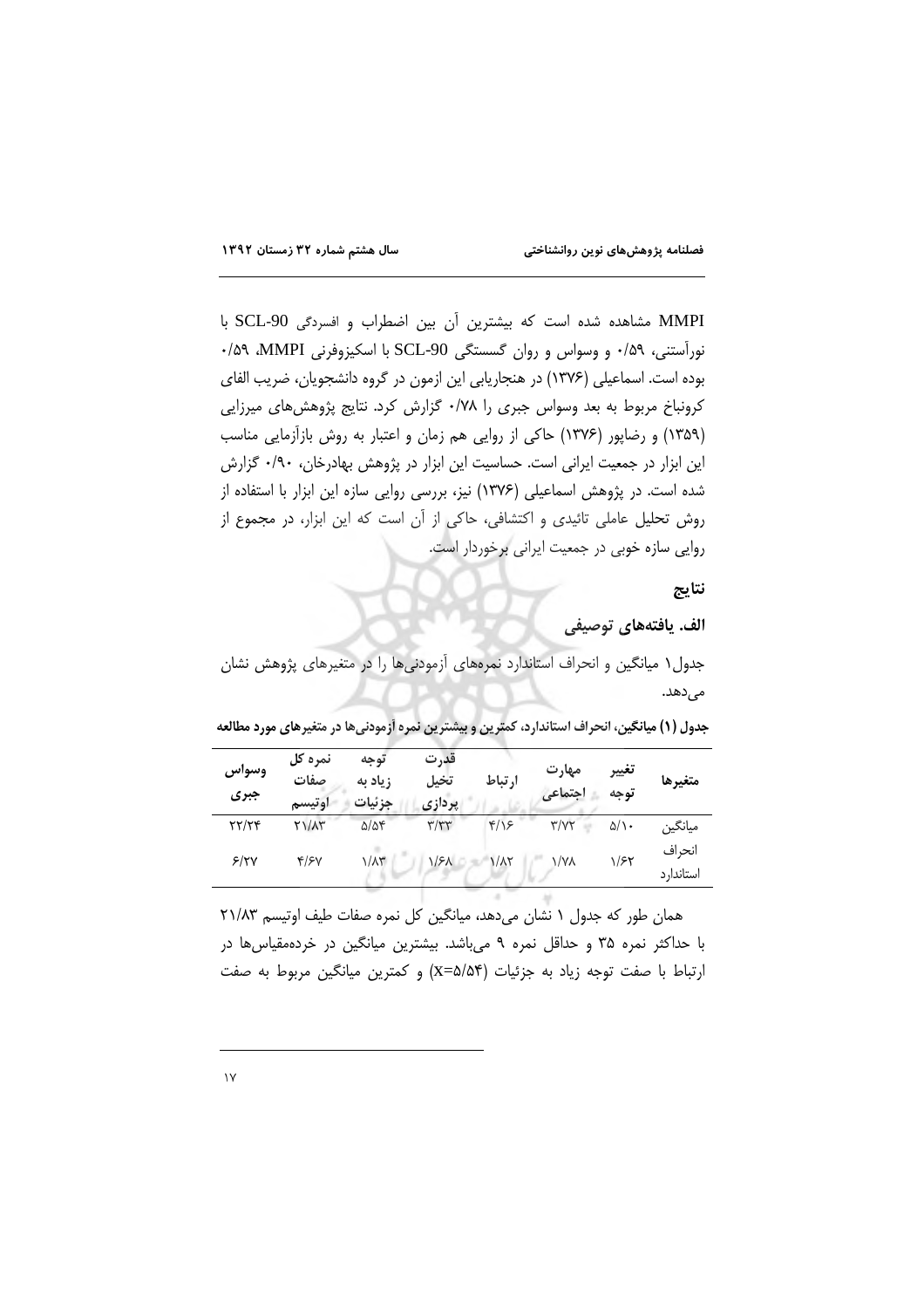ضعف در تخیل پردازی (x=۳/۳۳) می باشد. میانگین نمره مقیاس وسواس جبری گروه نمونه برابر است با ٢٢/٢۴ و انحراف معيار ۶/٢٧ مي باشد.

ب. يافتەهاي مربوط به فرضيههاي تحقيق

به منظور بررسی رابطه بین صفات طیف اوتیسم و وسواس جبری، ضریب همبستگی ساده پیرسون مورد استفاده قرار گرفت که نتایج این تحلیل در جدول ۲ نشان داده شده است.

| р                                                           | وسواس جبرى<br>R          | N   | متغیرهای پیش بین          |
|-------------------------------------------------------------|--------------------------|-----|---------------------------|
| $\cdot/\cdot\cdot$ ٢                                        | $\cdot/9$                | ۲۵۰ | نقص در تغییر توجه         |
| $\cdot/\cdot\cdot$ ۳                                        | $\cdot/\lambda$          | ۲۵۰ | نا توانی در مهارت اجتماعی |
| $\boldsymbol{\cdot}/\boldsymbol{\cdot}\boldsymbol{\cdot}$ \ | $\cdot/\tau$ .           | ۲۵۰ | كمبود ارتباط              |
| $\cdot$ / $\gamma\tau$                                      | $\cdot/\cdot$ $\uparrow$ | ra. | نقص در تخیل پردازی        |
| $\cdot$ /Y۶                                                 | $-\cdot/\cdot$ )         | ۲۵۰ | توجه زياد به جزئيات       |
| $\leq$ ./                                                   | $\cdot$ /۲۲              | ٢۵٠ | نمره كل صفات طيف اوتيسم   |

جدول (٢) ضرایب همبستگی بین متغیرهای پژوهش در کل آزمودنیها

مندرجات جدول ٢ نشان مي دهد بين نمره كل صفات طيف اوتيسم و متغير وسواس جبری رابطه مثبت معنی داری وجود دارد. از بین صفات طیف اوتیسم بیشترین همبستگی بین صفت نقص در مهارتهای ارتباطی با دیگران با متغیر وسواس جبری به صورت مثبت معنى دار ( r=٠/٢٢، p=٠/٠٠١) مي باشد.

برای تعیین قدرت تبیین متغیرهای مورد پژوهش رگرسیون چند متغیری به روش ورود وكامبه كام بر روى دادهها انجام كرفت. كه نتيجه هاى أن در جدول ٣ نشان داده شده است.

 $\lambda$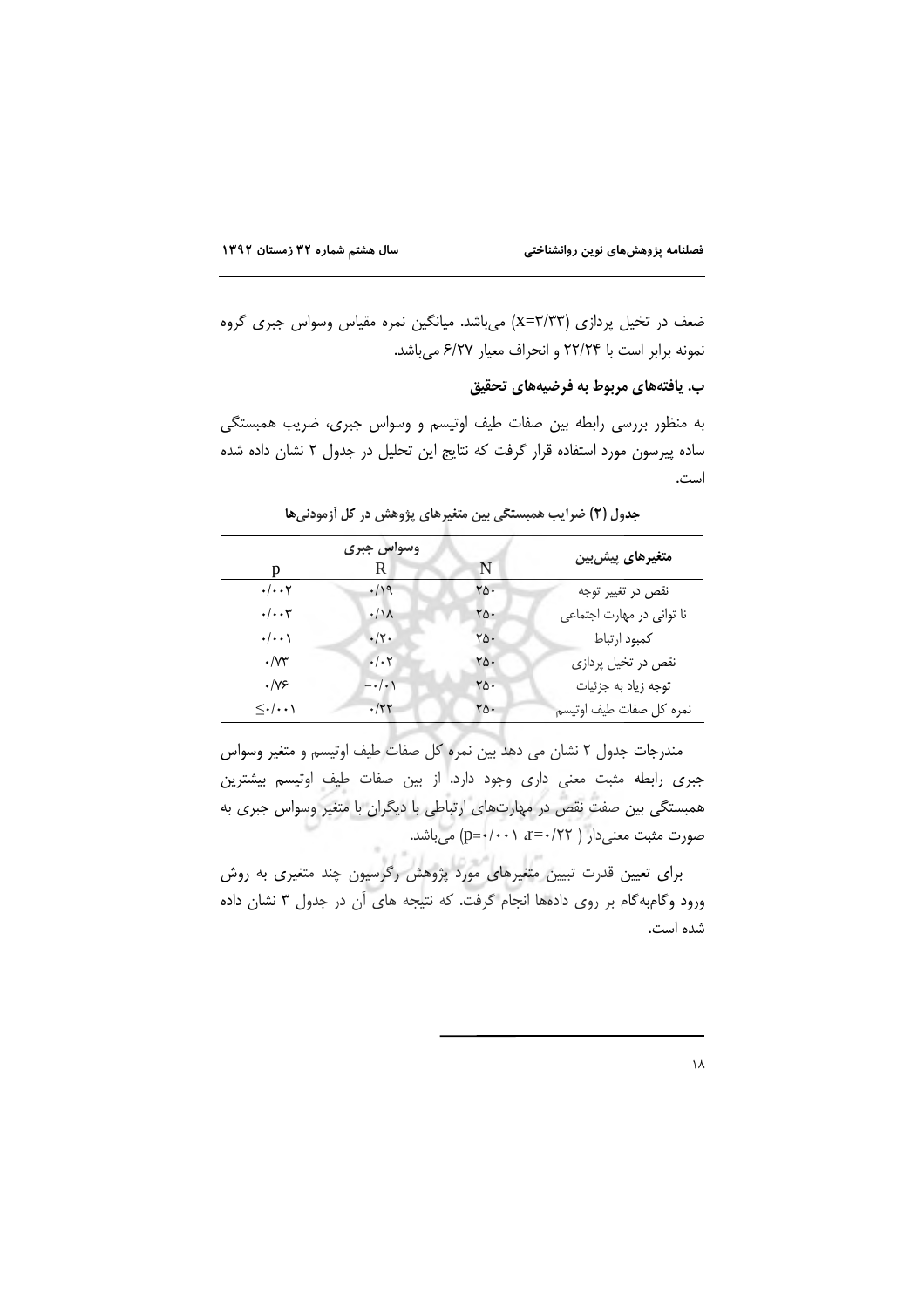| اوتیسم به عنوان متغیر پیش بین و وسواس جبری به عنوان متغیر ملاک |                |                      |                      |                        |                         |                  |                |        |  |
|----------------------------------------------------------------|----------------|----------------------|----------------------|------------------------|-------------------------|------------------|----------------|--------|--|
| $\mathbf{R}^2$                                                 |                | sig                  |                      | ضرايب<br>استاندارد شده | ضرايب استاندارد<br>نشده |                  | متغيرهاي       | روش    |  |
|                                                                | R              |                      | t                    |                        |                         |                  | پیش بین        |        |  |
|                                                                |                |                      |                      | <b>Beta</b>            | <b>Std.Error</b>        | B                |                |        |  |
| $\cdot/\rangle$ .                                              | .175           | $\cdot/\cdot \wedge$ | ۱/۷۵                 | $\cdot/\gamma$         | $\cdot$ /۲۲۷            | ۰/۴۸             | تغيير توجه     |        |  |
|                                                                |                | .19                  | $\gamma/\gamma$      | $\cdot/\rangle$        | $\cdot$ /۲۵۲            | ۳۵/۰             | ارتباط         |        |  |
|                                                                |                | $\cdot/\cdot \Delta$ | 1/97                 | $\cdot/\gamma$         | $\cdot$ /۲۳۵            | $\cdot$ /۴۲      | مهارت جتماعی   | ورود   |  |
|                                                                |                | .155                 | $-\cdot$ /۴۶         | $-\cdot/\tau$ ۹        | $\cdot$ /۲۳ $\gamma$    | $-\cdot/\cdot$   | تخيل پردازي    |        |  |
|                                                                |                | ۱۶۵.                 | $\cdot$ /۴۵          | $-159$                 | $\frac{1}{\sqrt{1}}$    | $\cdot/\cdot$ 9  | توجه به جزييات |        |  |
| $\cdot/\cdot$ ۴                                                | $\cdot/\tau$ . | $\cdot/\cdot\cdot$   | ۳/۳۵                 | $\cdot/\tau$ .         | $\cdot$ /٢۴             | $\cdot/\lambda$  | تغيير توجه     |        |  |
| .   . 5                                                        | $\cdot$ /۲۵    | $\cdot/\cdot7$       | $\Upsilon/\Upsilon$  | $\cdot/\sqrt{2}$       | $\cdot$ /۲۵             | $\cdot/\Delta$ 9 | تغيير توجه     | گام به |  |
|                                                                |                | $\cdot/\cdot7$       | $\frac{1}{\sqrt{2}}$ | $\cdot/\gamma$         | $\cdot$ /۲۲             | $\cdot/\Delta$ . | برقراري ارتباط | گام    |  |

جدول (۳) نتایج تحلیل رگرسیون چند متغیری به روش ورود و گامبهگام بین صفات طیف

همان طور که در جدول شماره ۳ نشان داده شده است، بین صفات طیف اوتیسم و وسواس جبری رابطه چندگانه معنی داری وجود دارد. نتایج حاکی از این می باشد که صفات طیف اوتیسم بهطور کلی ١٠ درصد از تغییرات وسواس جبری را میتواند پیش بینی كند. با تحليل دقيق تر بر روى صفات طيف اوتيسم در طي رگرسيون گامبهگام، همان طور که در جدول ۳ نشان داده شده است، صفت توانایی برای تغییر توجه و در گام بعدی مهارتهای ارتباطی بهترین پیش بین وسواس جبری در دانش آموزان می باشد. صفت نقص در تغییر توجه می تواند ۴ درصد و صفت ناتوانی در مهارتهای ارتباطی و نقص در تغییر توجه با هم ۶ درصد تغییرات وسواس جبری در دانش آموزان را تبیین می کنند. ترمال حامع علوم السامي

# بحث و نتیجه گیری

همان گونه که اشاره شد، هدف پژوهش حاضر بررسی رابطه ساده و چندگانه بین صفات طیف اوتیسم و وسواس جبری بود. نتایج تحقیق ارتباط مثبت معنیداری بین صفات طیف اوتیسم و وسواس جبری را نشان دادند. همچنین یافتهها نشان دادند که از بین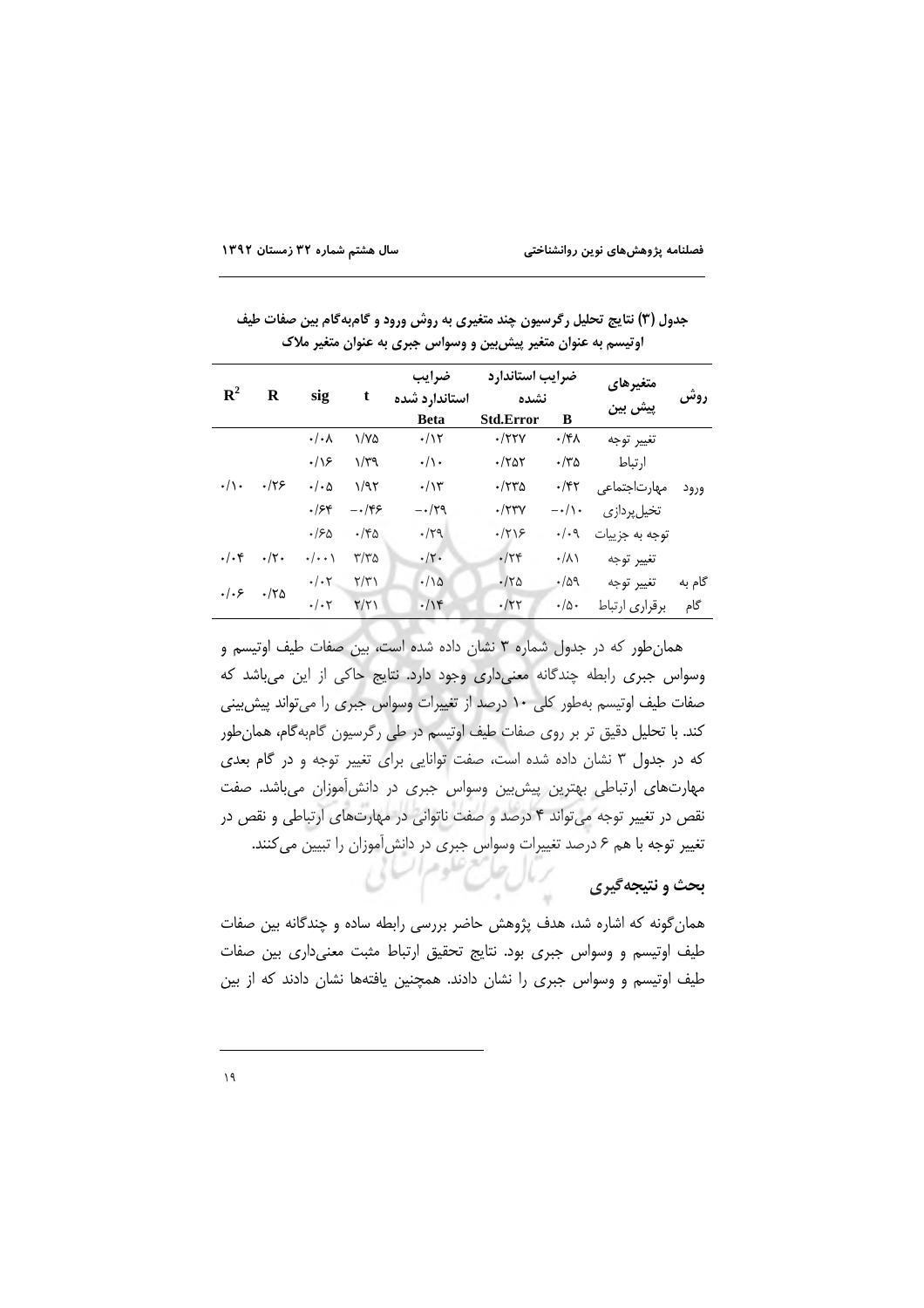صفات طیف اوتیسم، صفت ضعف در برقراری ارتباط و وسواس جبری بیشترین همبستگی مثبت و معنیدار وجود دارد. نتایج حاکی از این است که فرضیه اصلی پژوهش مبنی بر این که صفات طیف اوتیسم قدرت پیش بینی وسواس جبری در دانش آموزان دختر دوره راهنمایی را دارد، پذیرفته میشود. همانطور که در پیشینه تحقیقات ذکر شد، پژوهشی که از صفات طیف اوتیسم بهعنوان پیش بینی برای وسواس جبری در افراد بهنجار استفاده كرده باشد، با توجه به اطلاعات در دسترس، وجود ندارد. اما مطالعات به رابطه بین اختلالات طیف اوتیسم، صفات طیف اوتیسم و اختلال های روانیزشکی، چون افسردگی، اضطراب و وسواس جبری اشاره کردهاند (روزبروگ و ویتینگام، ۲۰۱۰ و ایوارسون و ملین، ۲۰۰۹). نتایج حاصل از این پژوهش با این یافته همخوانی دارد و تاییدکننده رابطه بین صفات طیف اوتیسم و وسواس جبری در گروه دانش آموزان می-باشد. در تبیین این نتیجه می توان گفت دانش آموزانی که از صفات طیف اوتیسم بالایی چون توانایی ضعیف در برقراری ارتباط و نقص در تغییر توجه برخوردار هستند، نشانههای بیشتری از وسواس جبری را نیز نشان میدهند.

نتايج حاصل از رگرسيون به روش ورود نشان داد صفات طيف اوتيسم قدرت پيش بيني متغیر وسواس جبری در دانش آموزان دوره راهنمایی را دارد هرچند که این مقدار اندک می باشد. از بین صفات طیف اوتیسم، وجود نقص در تغییر توجه، ناتوانی در ارتباط برقرار کردن و مهارتهای اجتماعی ضعیف رابطه مثبتی با متغیر وسواس جبری دارند. این یافته با نتایج پژوهش مورگان، روی و چنس (۲۰۰۳)، چاسن و همکاران (۲۰۱۱) و ایوارسون و ملین (٢٠٠٩)، مبنی بر همپوشی بالای صفات طیف اوتیسم و اختلال وسواس جبری چه در کودکان و چه در بزرگسالان هماهنگ است. بهعلاوه با نتایج پژوهش های لیفر` و همکاران (۲۰۰۶)، ماستون ٌ، هس و بوسجویل (۲۰۱۰) و داویس ٌو هــمکاران (۲۰۱۰) مبنی بر وجود اضطراب به صورت اضطراب اجتماعی، تحریک پذیری بالا، پانیک و اضطراب فراگیر در کودکان و بزرگسالان اوتیستیک هماهنگ می باشد.

1-Levfer 3- Davis

2- Matson, Hess & Boisioli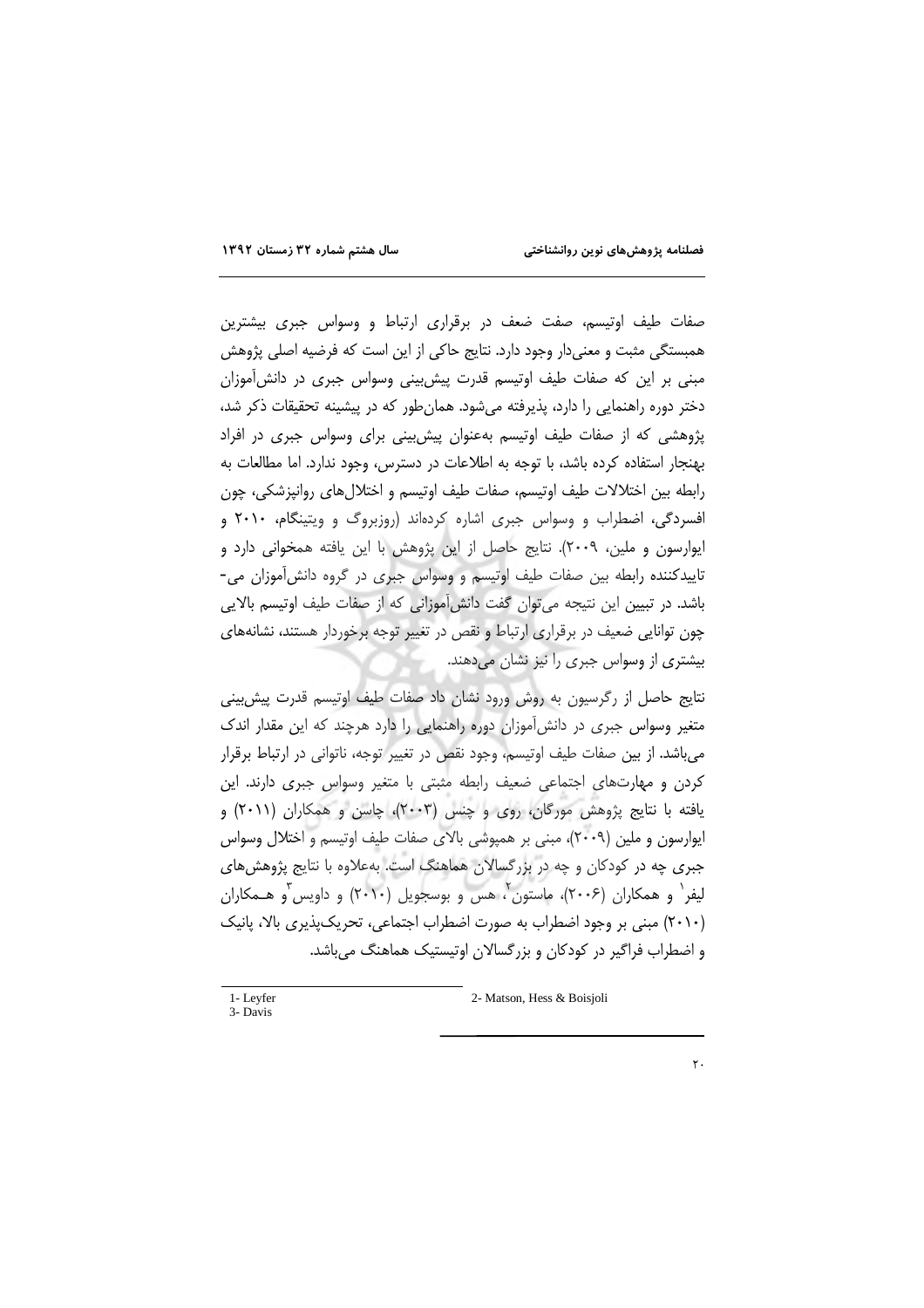همچنین با پژوهش داودی، دمهری و زرگر (۱۳۹۰) مبنی بر این که صفات طیف اوتیسم قدرت پیش بینی قابل توجه از ضعف روانی (مقیاس ۸ پرسشنامه 2-MMPI) را دارد، هماهنگ م ,باشد. آنچه بهعنوان تفسیر نمره بالا در مقیاس وسواس جبری SCL-90 بیان شده است، وجود افکار نامطلوب، ناخواسته و مزاحمی است که ذهن را رها نمی کند، اشکال در تصمیم گیری و اجبار به تکرار فعالیتها برای کاهش اضطراب میباشد (فتحی أشتياني، ١٣٨٨). بنابراين مي¤وان نتيجه گرفت كه دانشأموزان دوره راهنمايي با وجود صفات طیف اوتیسم در سطحی بالا، چون نقص در تغییر توجه، توانایی پائین در ارتباط برقرار کردن و مهارت اجتماعی بیشتر تنیده، غیرمصمم و به گونه وسواسی نگران بوده و مشکل تمرکز دارند. آنها اضطراب و نگرانی زیادی را تحمل میکنند، کمرو هستند، مشکلات اجتماعی را تجربه میکنند و در مورد پذیرش و محبوبیت اجتماعی شان نگرانند. از سوی دیگر رفتارهای وسواسی در آنها احتمالاً روشی برای کاهش اضطرابی است که آنها تحمل میکنند. با توجه به نتایج رگرسیون به روش گامبهگام از بین صفات طیف اوتیسم، ضعف در تغییر توجه، بهترین پیش بین وسواس جبری در دانش آموزان دوره راهنمایی میباشد. این یافته با نتیجه پژوهش داودی و همکاران (۱۳۹۰) مبنی بر این که صفت مهارت های ارتباطی بهترین پیش بین برای وسواس جبری در دانشجویان می باشد، همخوانی ندارد. در تبیین این یافته می توان این گونه بیان کرد، دانش آموزانی که قادر به تغییر توجه خود نیستند و علاقه مفرط به یک موضوع یا شی خاص دارند که به صورت وسواس یا مشغله ذهنی نمود می یابد. روی افکار یا ایدههایی تأکید می نمایند که نمی توانند ان را از سرشان خارج کنند و در پی آن شدیداً احساس می کنند که باید رفتارهای ویژمای را انجام دهند که حاکی از وسواس جبری آنها می تواند باشد (ایوارسون و ملین، ۲۰۰۸). بهطور کلی در تبیین یافتههای پژوهش حاضر مـی¤وان گفت که دانش آموزان دوره راهنمایی که مهارتهای ارتباطی و اجتماعی لازم برای برقراری ارتباط را ندارند، نمی توانند برای خود دوستانی با ثبات داشته باشند و اغلب توسط هم کلاسیها مسخره میشوند. از سوی دیگر به علت دامنه محدود علائق و نداشتن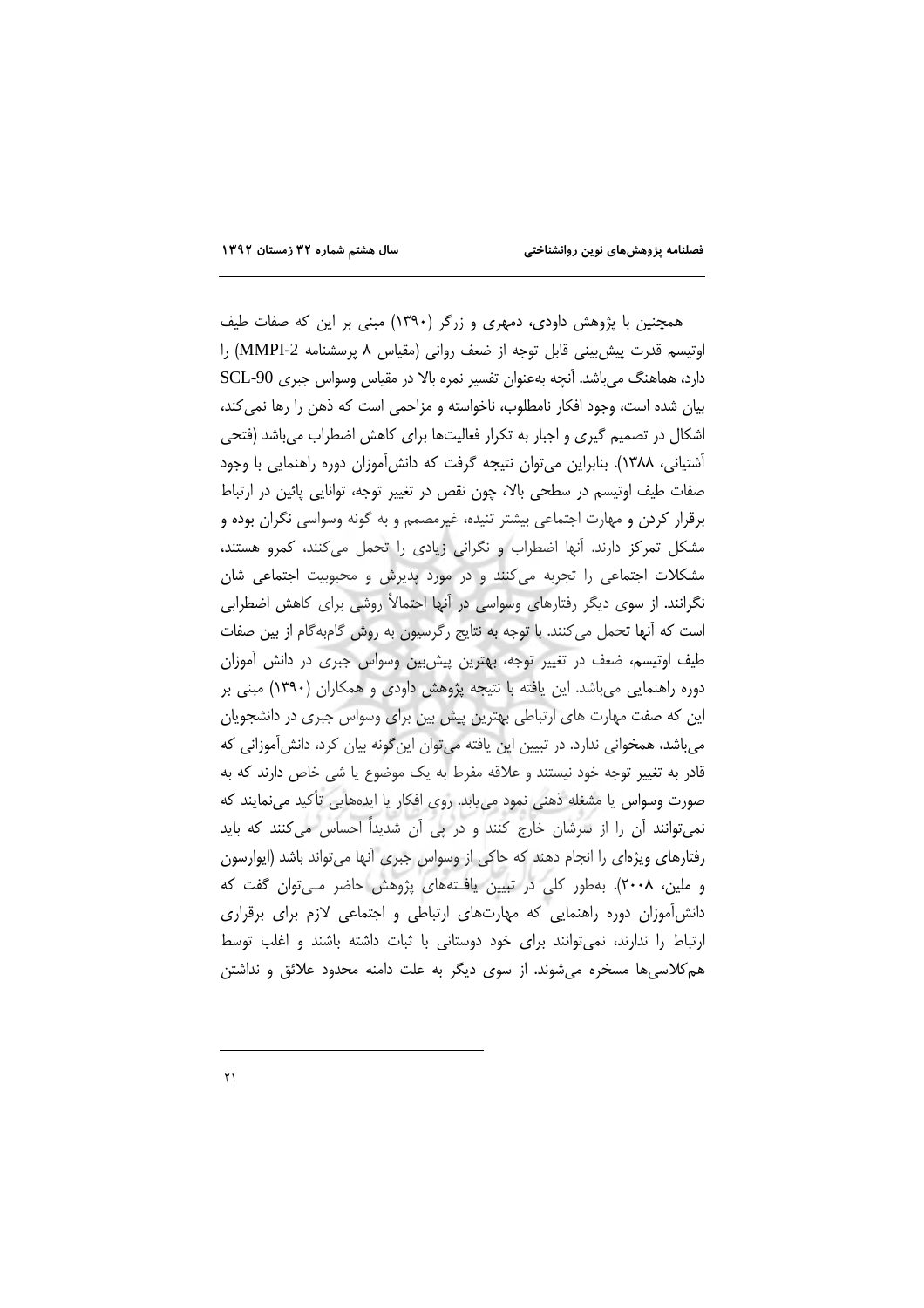قدرت تغییر توجه، همواره ذهنی درگیر با مسائل خاص را تجربه میکنند و احتمال آن است که به رفتارهای وسواسی برای کاهش اضطراب حاصله از آن ختم شود.

پیشنهاد می گردد این پژوهش در گروههای سنی دیگر هم صورت بگیرد و اگر در صورت امکان، از دانش آموزانی که در طیف اوتیسم در سطح اختلال آسپرگر و اوتیسم قرار دارند، اما توسط خانواده و کارشناسان شناسایی نشدند، مصاحبه روانپزشکی صورت گیرد تا بهطور کامل مشکلاتشان شناسایی شود. از محدودیتهای پژوهش حاضر می توان به این نکته اشاره تمود که تعمیم نتایج با توجه به پایین بودن حجم نمونه، به سایر جوامع بايستى با احتياط صورت گيرد و همچنين با توجه به ماهيت مطالعات توصيفى-همبستگی نبایستی نتایج به صورت علی مورد استفاده قرار گیرند.

 $911.71.1$ 

 $911.0175$ 

 $91/19/70$ 

تاريخ دريافت نسخه اوليه مقاله: تاريخ دريافت نسخه نهايي مقاله: تاريخ پذيرش مقاله:

ثروبث كاهطوم انسانى ومطالعات فرشخ يتال جامع علوم اتنانى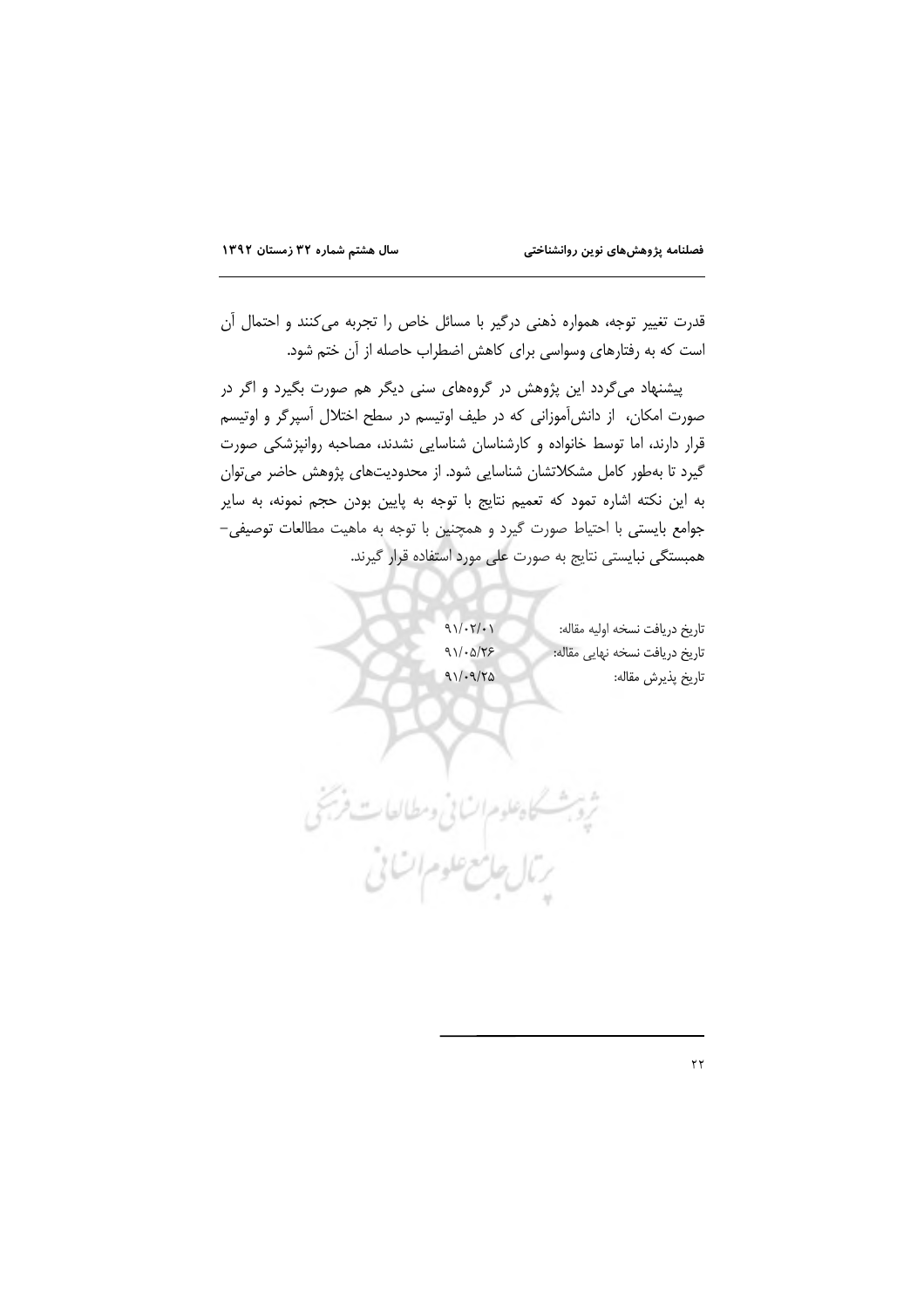منابع

#### **References**

- وال، كيت (نامشخص). أموزش و مراقبت نوجوانان و بزرگسالان مبتلا به اوتيسم، ترجمه جهانيان نجف آبادي، امير و افلاكيان، هدي (١٣٨٨). چاپ اول، تهران: نشر دانژه.
- بارون– کوهن (۲۰۰۸). ا**وتیسم و سندرم آسپرگر**، ترجمه گنجی، مهدی (۱۳۸۹). چاپ اول، تهران: نشر ساه لان

نجاتي صفا، علي|کبر، کاظمي، محمدرضا و علاقبند راد، جواد (١٣٨٢). ويژگي هاي اوتيستيک در جمعيت بزرگسال، شواهدی برای فرضیه پیوستار اوتیسم، تازههای علوم شناختی، سال ۵، شماره۳، ۳۹-۳۴.

مدبرنيا، جعفر؛ شجاعي تهراني، حسين؛ فلاحي، مهناز (١٣٨۴). هنجاريابي آزمون SCL-90 در دانش[موزان دبیرستانی استان گیلان، خلاصه مقالات هفتمین کنگره پژوهش های روانپزشکی و روانشناسی در ایران، صص ۹۲-۹۳.

- میرزایی، رقیه (۱۳۵۹). ارزیابی و پایایی آزمون SCL-90 در ایران، پایان نامه کارشناسی ارشد روانشناسی بالینی، انیستیتو روان پزشکی ایرانی.
- موسوى گيلانى، رضا؛ كيانپور، محسن؛ صادقى فراشاد، محمود. (١٣٨١). مقايسه سلامت روانى دانشجويان پسر ورزشکار و غیرورزشکار، طبیب شرق، ۱۴(۱)، ۴۳-۴۹.
- رضا یور، محمد (۱۳۷۶). هنجاریابی آزمون SCL-90 بر روی دانشجویان دانشگاه آزاد و شهید چمران .<br>اهواز، پایان نامه کارشناسی ارشد سنحش و اندازهگیری، دانشگاه علامه طباطبایی
- .<br>فتحی اَشتیانی، علی و داستانی، محبوبه (۱۳۸۸). آزمونهای روانشناختی، ارزشیابی شخصیت و **سلامت رون. ت**هران: انتشارات بعثت کے وعلیہ مرا<sup>س</sup>ا لی وسط العاب میں فرس

داودی، ایران؛ دمهری، فرنگیس؛ زرگر، یدالله (١٣٩٠). بررسی ویژگیهای بالینی (افسردگی، ضعف روانی، يارانويا، اسكيزوفرنيا و درونگرايي اجتماعي) دانشجويان با توجه جايگاه آنها در طيف صفات اوتيسم، مجله دستاوردهای روانشناختی، در دست چاپ.

- American Psychiatric Association (2000). Diagnostic and Statistical Manual of Mental Disorders, Washington, DC: APA.
- Anholt, G.E., Cat, D.C., Van Oppen, P., Eikelenboom, M., Smit, J.H., Megen, H., & et al. (2010). Autism and ADHD Symptoms in Patients with OCD: Are They Associated with Specific OC Symptom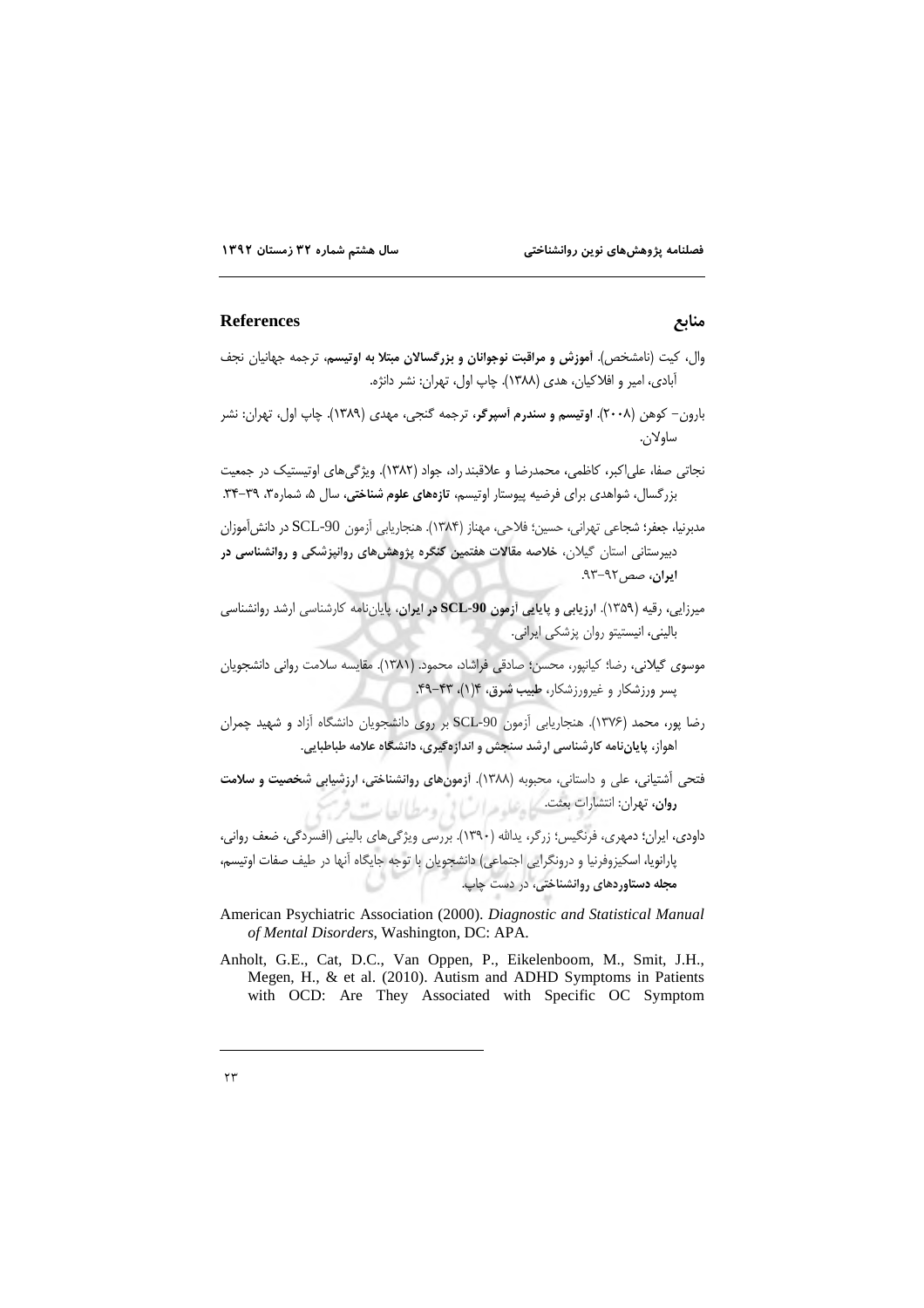Dimensions or OC Symptom Severity? *Journal of Autism and Developmental Disorders*, 40, 580-589.

- Baron-Cohen, S., Hokestra, R., A. Knickmeyer, R., Wheelwright, S. (2006). *The Autism-Spectrum Quotient (AQ)-Adolescent Version*, *Journal of Autism and Developmental Disorders*, 36 (3), 343-350.
- Baron-Cohen, S., Wheelwright, S., Skinner, R., Martin, J., & Clubley, E. (2001). The Autism-Spectrum Quotient (AQ): Evidence from Asperger Syndrome/high-functioning Autism, Males and Females, Scientists and Mathematicians, *Journal of Autism and Development Disorders*, 31, 5- 17.
- Bartz, J., & Hollander, E. (2006). Is Obsessive-compulsive Disorder an Anxiety Disorder? *Progress in Neuron-Psychopharmacology and Biological Psychiatry*, 30, 338-352.
- Bejerot, S., Nylander, L., & Lindstrom, E. (2001). Autistic Traits in Obsessive-compulsive Disorder, Nordic, *Journal of Psychiatry*, 55, 169– 176.
- Chasson, G.S., Timpano, K. R., Greenberg, J.L., Shaw, A., Singer, T., & Wilhelm, S. (2011). Shared Social Competence Impairment: Another link between the Obsessive-compulsive and Autism Spectrum? *Clinical Psychology Review*, 31, 653-662.
- Davis, T., Hess, J.A., Moree, B.N., Fodstad, J.C., Dempsey, T., Jenkins, W.S., & Matson, L.J. (2010). Anxiety Symptoms Across the Lifespan in People Diagnosed with Autistic Disorder, *Research in Autism Spectrum Disorder, in Press*, 1-7.
- Derogatis, L.R., Lipman, R.S. & Covi, L. (1973) SCL-90: An Outpatient Psychiatric Tating Dcale-preliminary Teport, *Psychopharmacology Bull*, 9, 13-28.
- Derogatis, L., R. Rickels, K., & Rock, A. (1976). The SCL-90 and the MMPI-2: A Step in the Validation of a New Self-report Scale*, Br Journal of Psychiatry*, 128, 280-290.
- Derogatis, L., R. & Cleary, P., A. (1977). Confirmation of the Dimensional Structure of the SCL-90, A Study in Construct Validation*, Journal of Clinical Psychology*, 33(4), 981- 989.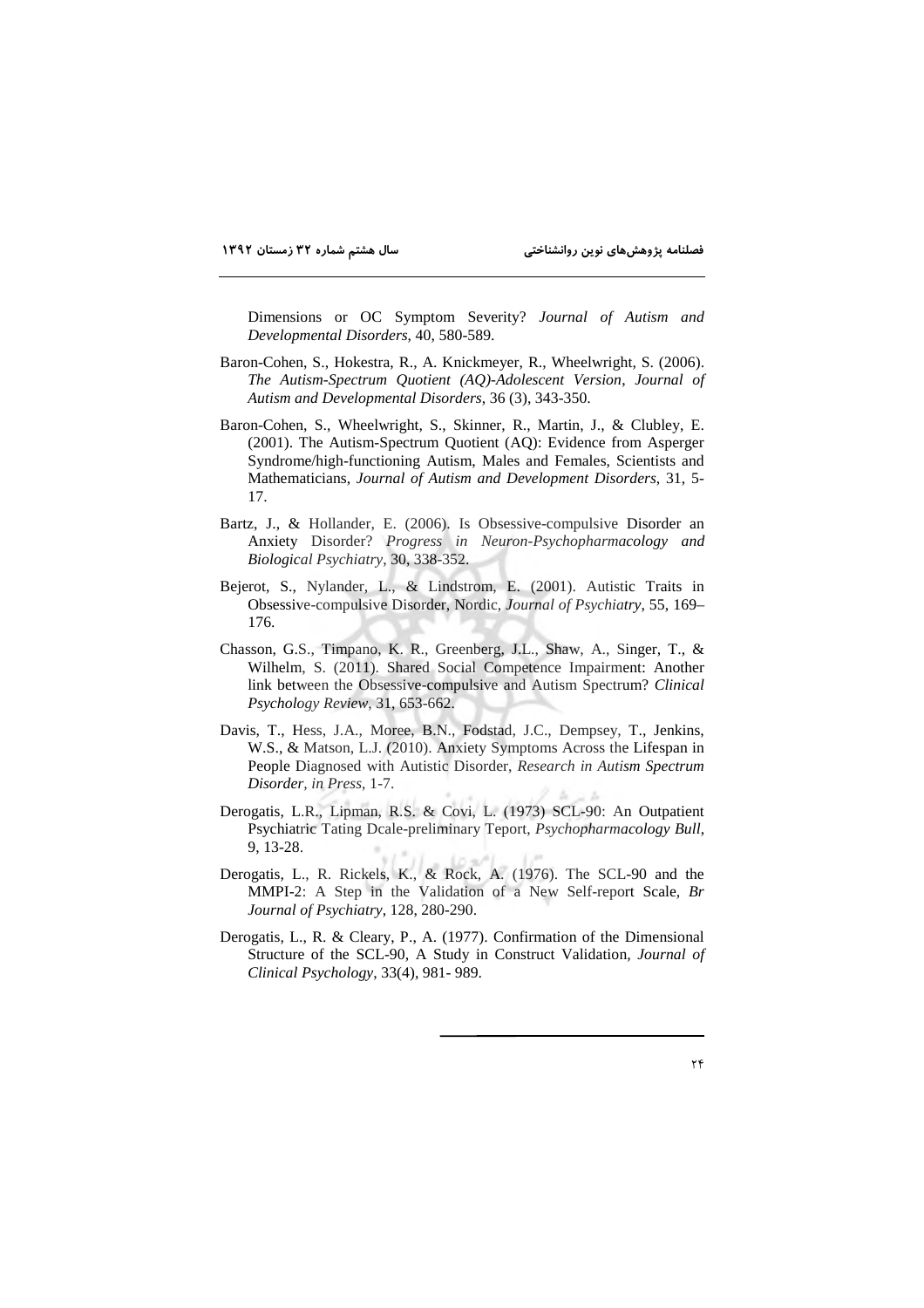- Ghaziuddin, M. (2005). Mental Health Aspects of Autism and Asperger Syndrome, London, United Kingdom: Jessica Kingsley Publishers.
- Heyman, I., Fombonne, E., Simmons, H., Ford, T., Meltzer, H., & Goodman, R. (2001). Prevalence of Obsessive-compulsive Disorder in the British Nationwide Survey of Child Mental Health, *The British Journal of Psychiatry*, 179, 324-329.
- Ivarsson, T., & Melin, K. (2008). Autism Spectrum Traits in Children and Adolescents with Obsessive-compulsive Disorder (OCD), *Journal of Anxiety Disorders*, 22, 969-978.
- Ivarsson, T. & Winge-Westholm, C. (2004). Temperamental Factors in Children and Adolescents with Obsessive-Compulsive Disorder (OCD) and in Normal Controls, *European Child and Adolescent Psychiatry*, 13, 365-372.
- Ketelaars, C., Horwitz, E., Sytema, S., Bos, J., Wiersma, D., Minderaa, R. & et al. (2008). Brief report: Adults with Mild Autism Dpectrum Fisorders (ASD): Scores on the Autism Spectrum Quotient (AQ) and Vomorbid Psychopathologu*, Journal of Autism and Development Disorders*, 38, 176-180.
- Lasall, V.H., Cromer, V.R., Nelson, K.N., Kazuba, D., Justement, L., & Murphy, D., L. (2004). Diagnostic Interview Assessed Neuropsychiatric Disorder Co Morbidity in 334 Individuals with Obsessive-compulsive Disorder*, Depression and Anxiety*, 19, 163-173.
- Leyfer, O.T., Folstein. S.F., Bacalman, S., Davis, N.O., Dinh, E., Morgan, J. & et al. (2006). Co Morbid Psychiatric Disorders in Children with Autism: Interview Development and Rates of Disorders. *Journal of Autism and Development Disorders*, 36, 849-861.
- Matson, J.L., Hess, J.A., & Boisjoli, J.A. (2010). Co Morbid Psychopathology in Infants and Toddlers with Autism and Pervasive Developmental Disorders-not Otherwise Specified (PDD-NOS), *Research in Autism Spectrum Disorders*, 4, 300-304.
- McKay, D., Abramowitz, J.S., Calamari, J.E., Kyrios, M., Radomsky, A., Sookman, D., et al. (2004). A Critical Evaluation of Obsessive Compulsive Disorder Subtypes: Symptoms versus Mechanisms, *Clinical Psychology Review*, 24, 283-313.